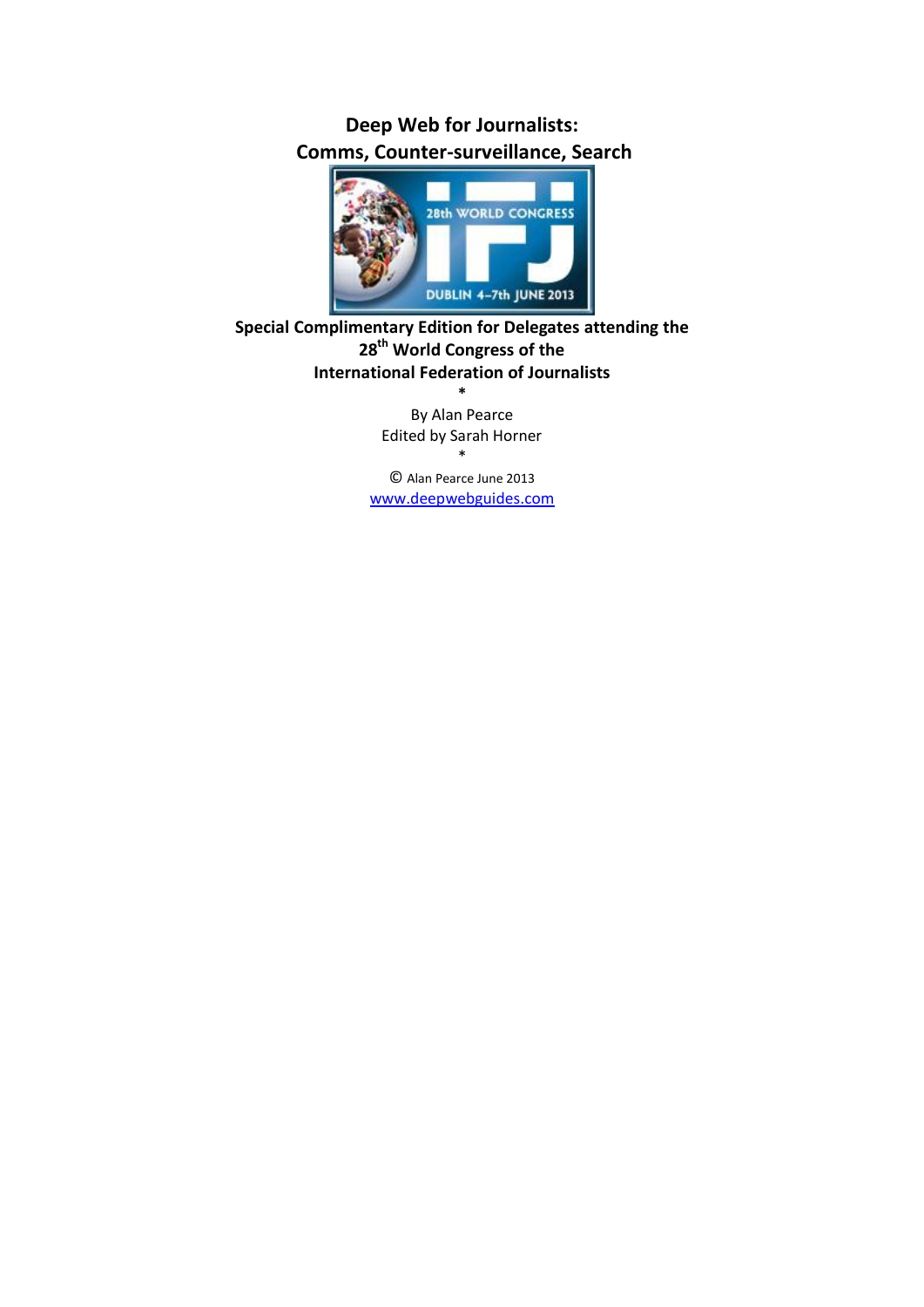#### <span id="page-1-0"></span>**Table of Contents**

Introduction [by the International Federation of Journalists](#page-2-0) [A Dangerous Digital World](#page-3-0) [What is the Deep Web and why is it useful to Journalists?](#page-5-0) [How Intelligence Gathering Works](#page-6-0) [How this affects Journalists](#page-8-0)

#### **[1 SECURITY](#page-9-0) ALERT**

# **[Setting up Defenses](#page-9-1)**

- **[2 Accessing Hidden Networks](#page-12-0)**
	- **[Using Tor](#page-13-0)**
	- **[Entry Points](#page-13-1)**

# **[3 Secure Communications](#page-14-0)**

- $E$ mail
- **[Scramble Calls](#page-15-0)**
- **[Secret Messaging](#page-15-1)**
- **[Private Messaging](#page-15-2)**
- [Deep Chat](#page-15-3)
- **Deep Social Networks**

# **[4 Concealed Carry](#page-17-0)**

# **5 [Hiding Things](#page-19-0)**

- **[Transferring Secret Data](#page-19-1)**
- **[Hosting, Storing and](#page-19-2) Sharing**
- **[Encryption](#page-19-3)**
- **Steganography [hiding things inside things](#page-20-0)**

# **[6 Smartphones](#page-21-0)**

- [Counter-Intrusion](#page-21-1)
- [007 Apps](#page-22-0)

# **[7 IP Cameras](#page-25-0)**

# **8 [Keeping out the Spies](#page-26-0)**

- [Recommended Free Programs](#page-27-0)
- **-** [Cleaning Up](#page-27-1)
- **Example History**
- **[Alternative Software](#page-28-1)**

#### **[Share the Knowledge](#page-28-2)**

**[About the Authors](#page-29-0)**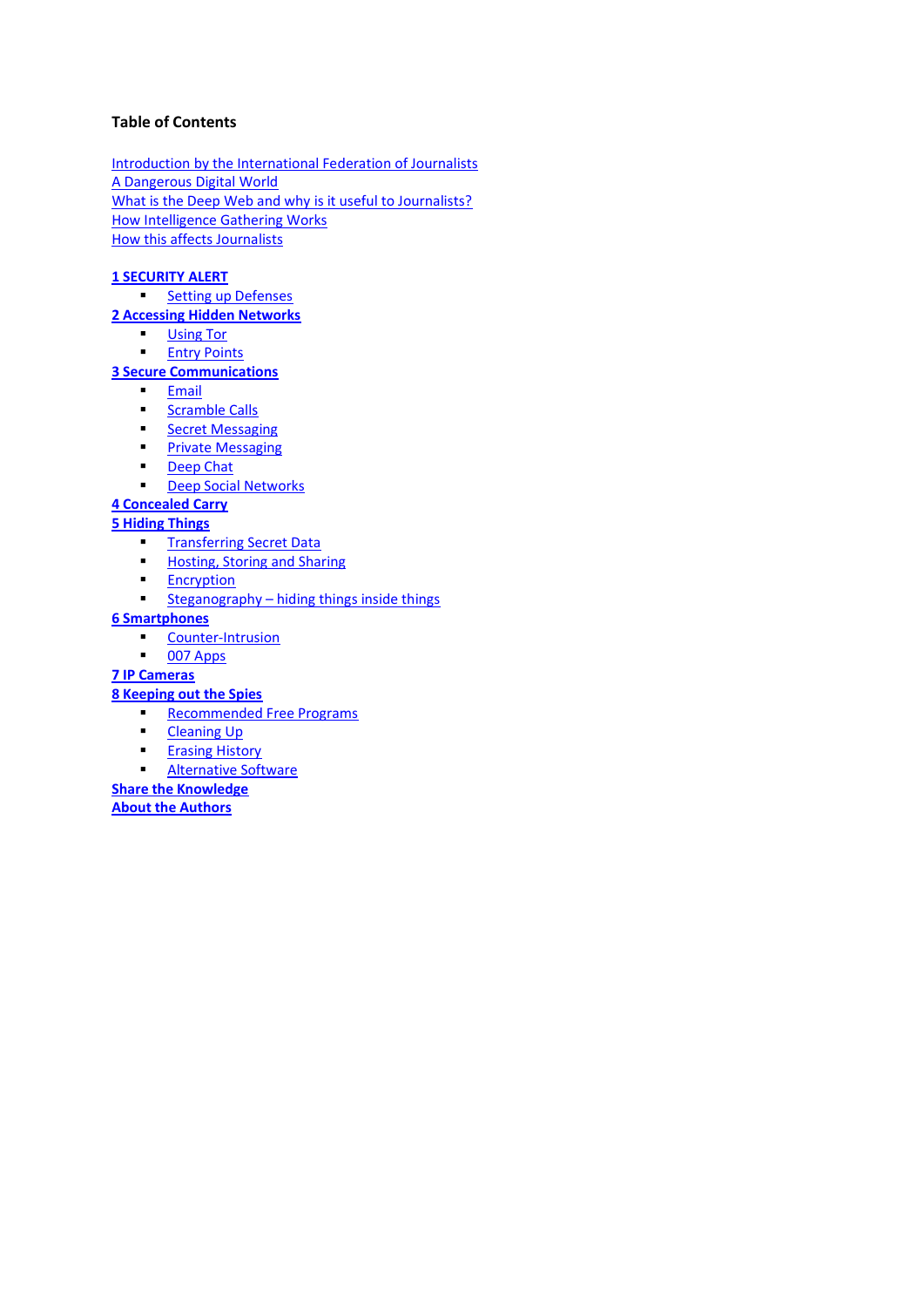

# <span id="page-2-0"></span>**Foreword by the International Federation of Journalists**

# **Navigating the Dangerous Cyber Jungle**

Online media safety is of the highest importance to the International Federation of Journalists. After all, the victims are often our members.

The IFJ is the world's largest organization of journalists and our focus is on ways and means to stop physical attacks, harassment and the killing of journalists and media staff. In an age where journalism – like everything else in modern life – is dominated by the Internet, online safety is emerging as a new front.

In this new war, repressive regimes now keep a prying eye on what journalists say, write and film. They want to monitor contacts and they want to suppress information. For journalists, this has become a dangerous game of cat and mouse.

Journalists are on notice – "everything you say and write will be taken down and used to track you and your contacts down."

This merciless pursuit for control of online communications has considerably raised the stakes in the current safety crisis facing journalists and the media. We are living at a time of unprecedented levels of violence against the Press.

Now we need to master the skills necessary to navigate this dangerous cyber jungle.

'Deep for Web Journalists' is the tool to achieve that. This engaging book by Alan Pearce charts a path to online knowledge which should be compelling reading for all journalists.

It offers an uncompromising diagnosis of the perils of online communications and should shatter the confidence many of us place in the unguarded ways of working online. This book offers simple advice to cover our tracks online and ensure that journalists are not an easy target for online press freedom predators.

Read all about 'Deep for Web Journalists'!

*Jim Boumelha,*

*President, [International Federation of](http://www.ifj.org/en) Journalists*

**This is an abridged version of ['Deep Web for Journalists: Comms, Coun](http://www.deepwebguides.com/html/deep_web_for_journalists.html)ter-Surveillance, Search' by Alan**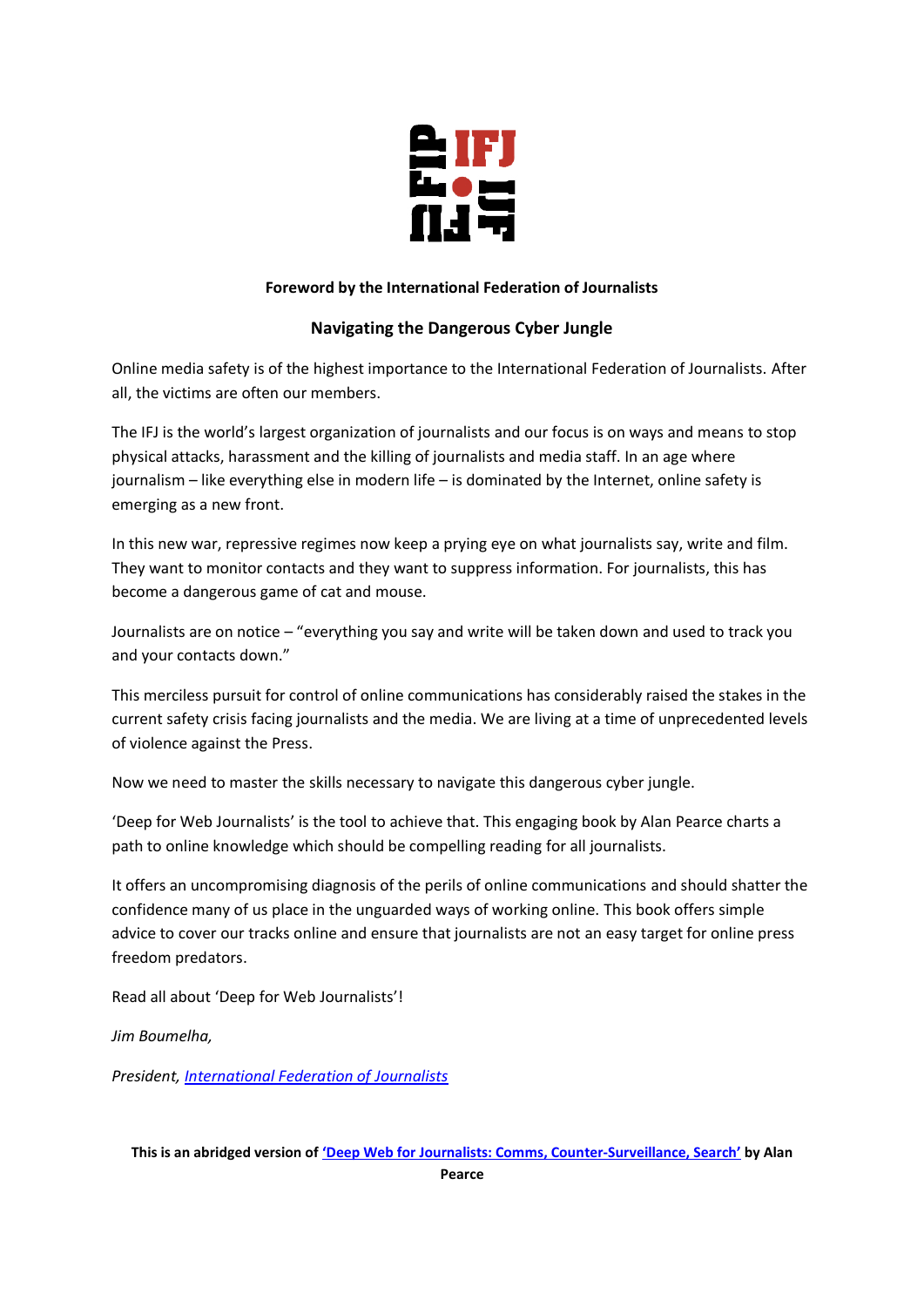## **A Dangerous Digital World**

<span id="page-3-0"></span>Being a journalist in 2013 is more dangerous than it ever was. In addition to the usual threats, beatings, murders and war casualties we are now being actively targeted online by intelligence agencies and law enforcement.

These days it is not just journalists working in repressive regimes that need worry. Increasingly, outwardly-democratic governments are tightening control over the Internet and those who use it.

All sophisticated security services monitor Internet traffic within their own countries. The US monitors all Internet traffic if it passes through US-owned "processing services", which the bulk of it does.

Legally, just the bare bones of the communications are monitored – the who sent what and when. But, although they may not be open about this, many agencies are now looking directly into the message itself, looking for the expected and the unexpected in all our online communications and activities.

But don't suppose actual agents are used for such mundane tasks. Algorithms of stunning complexity analyze literally every word. And, when certain triggers are pulled, the surveillance moves up a notch and so on until it enters the physical world.

Journalists are prime targets. They have contact with politicians and activists, they have their finger on the pulse and they are capable of causing all kinds of trouble both to governments and to corporations.

If they become interested in you, they will monitor all your online activities and read your email. They will see who your contacts are and they will start to monitor them, too.

Knowing how to protect yourself online is just as important as knowing your law or how to operate in a hostile environment. Yet, surprisingly, many journalists leave themselves wide open.

Cybercriminals use the same techniques, drawing people to a webpage where malware will automatically plant itself in the computer, known as a "drive-by download".

But, as daunting as this may seem, most threats can be overcome without any real technical skill. Using freely downloadable programs and apps, you can block intruders, mask your identity online, set up secure communications, and transfer and store any amount of data without anyone being any the wiser.

#### **…and getter ever more dangerous**

Today everything is connected, everything communicates and everything is a sensor. Technology is moving so fast that even the major intelligence agencies can't keep up. Put all these things together and the inanimate becomes sentient and capable of decision-making. Suddenly the great dystopian fear is a reality.

Later this year, the Community Comprehensive National Cybersecurity Initiative Data Center in Utah will be on-stream, capturing all communication globally, including the complete contents of private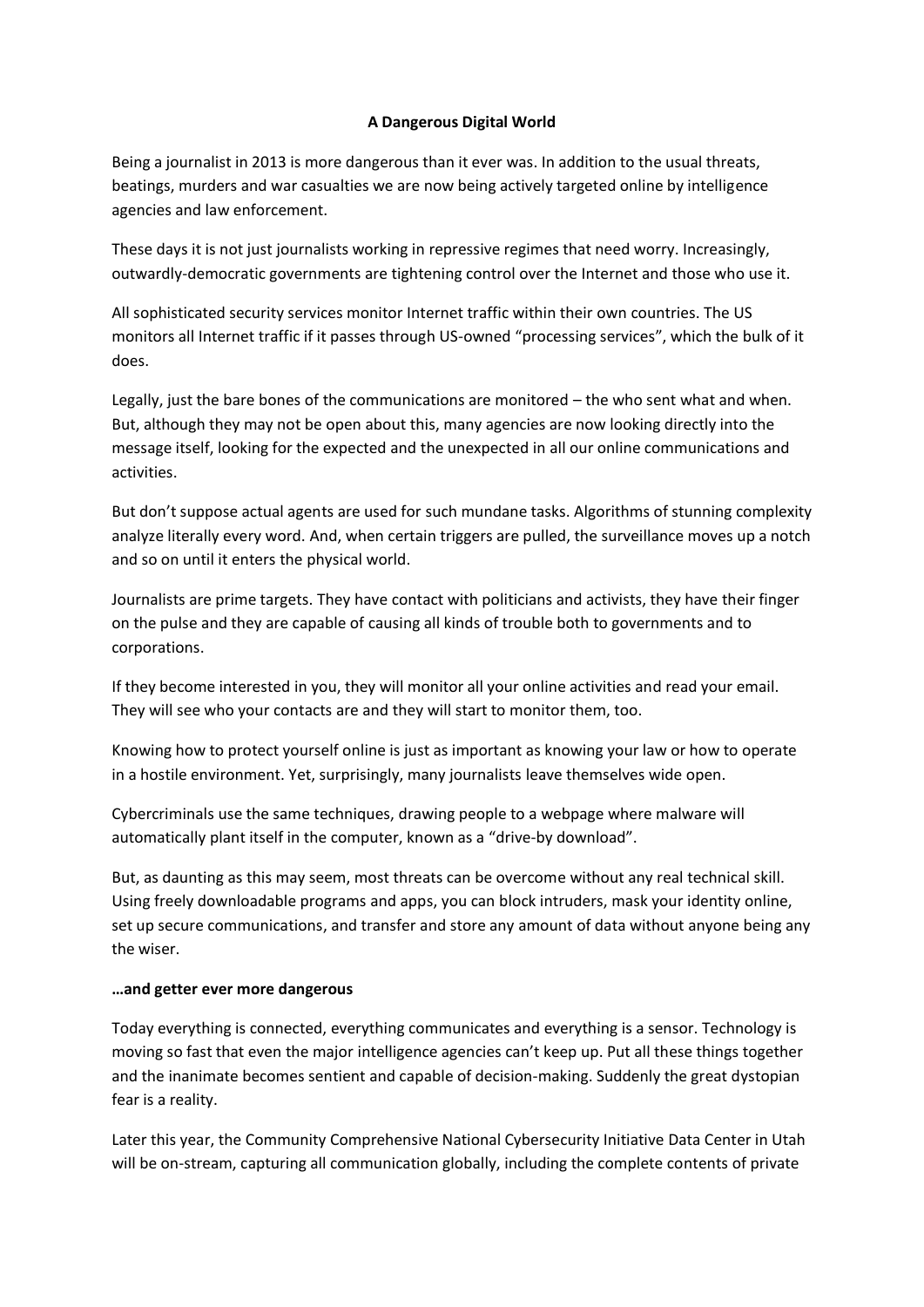emails, cell phone calls and Internet searches, plus all the personal data trails from parking receipts, bank transfers, travel itineraries and bookstore purchases.

And this is how they will profile us all. It's been happening for years in the commercial world. Only now, when you appear to step out of line, say the wrong thing or spend too long looking at a bad kind of wiki, will you become interesting to the suspicious minds.

But, as it turns out, the bad guys don't say *kill* or *bomb* in their emails or on Twitter. The terrorists and super-criminals can also hire the smartest brains in the IT world and they pay better.

According to the US National Academy of Sciences, whilst data mining may work in the commercial world, it simply [isn't feasible](http://books.nap.edu/catalog.php?record_id=12452#toc) to prevent atrocities because terrorists don't use a one size fits all model; they change and adapt their *modus operandi* as they go along, preventing the algorithms from picking out a pattern.

Curiously, governments and intelligence agencies know this, too.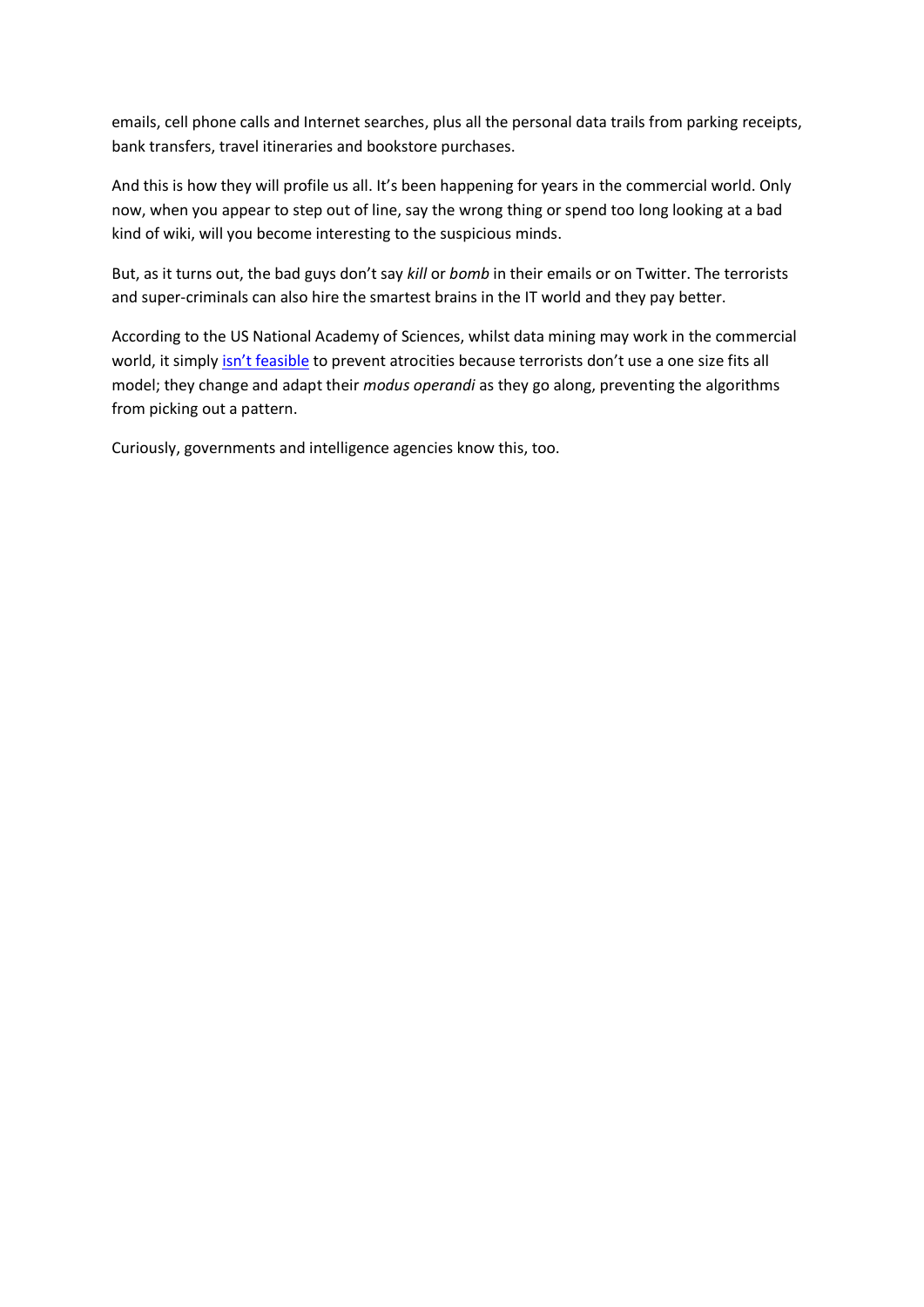## <span id="page-5-0"></span>**What is the Deep Web and why is it useful to Journalists?**

Simply put, the Deep Web encompasses everything that the conventional search engines can't find. Google may index around 15 billion pages but it only seeks out those that want to be found or have conventional addresses that end in *.com* or *.org*, etc. It skims the surface and offers up the most popular results.

Largely unnoticed by most users, the Internet has been quietly evolving into a vast un-indexed data store. As a result, this Deep Web is so mind-bogglingly huge – some say more than 5,000 times the size of the Surface Internet – that it is both easy to get lost and to stay hidden.

Within this Deep Web are an unknown number of hidden networks; one of which is Tor, a dark world of anonymity. Here, people may communicate secretly and securely away from the attention of governments and corporations, scrutinize top secret papers before WikiLeaks gets them, and discuss all manner of unconventional topics.

Ironically, Tor – which stands for The Onion Router – was set up with funds from the US Navy at the start of the Millennium as a means of covert communication. So dark and murky is it, that other agencies now use it, as do most serious criminals.

Tor has its own websites, chat rooms, forums, blogs, file hosts, social networks and other features of the Surface Web. It is very easy to run into arms dealers, drug cartels, spies, pedophiles, kidnappers, slave traders and terrorists. You can buy top grade marijuana direct from the grower, trade stolen credit cards, buy the names and addresses of rape victims, or arrange the murder of an inquisitive reporter or pernickety judge – and then pay for it all with the Deep Web's own currency, the untraceable [BitCoin.](http://techtivist.com/2013/04/03/if-you-dont-trust-the-banks-go-digital/)

Generally, this is why the Deep Web has a bad reputation. But it has positive aspects, too. There are many journalists who use Deep Web tools like the German Privacy Foundation's PrivacyBox to communicate securely with whistle blowers and dissidents. Aid agencies use similar techniques to keep their staff safe inside of authoritarian regimes.

The Deep Web is also a largely-unknown research and information resource, a goldmine of knowledge lodged in the databases of academic institutions, small businesses and corporations, research establishments, galleries and governments. If you know the right entry points, you can mine a rich seam of multimedia files, images, software and documents that you cannot find on the Surface Web (see the full edition of [Deep Web for Journalists: Comms, Counter-Surveillance,](http://www.deepwebguides.com/html/deep_web_for_journalists.html)  [Search\)](http://www.deepwebguides.com/html/deep_web_for_journalists.html).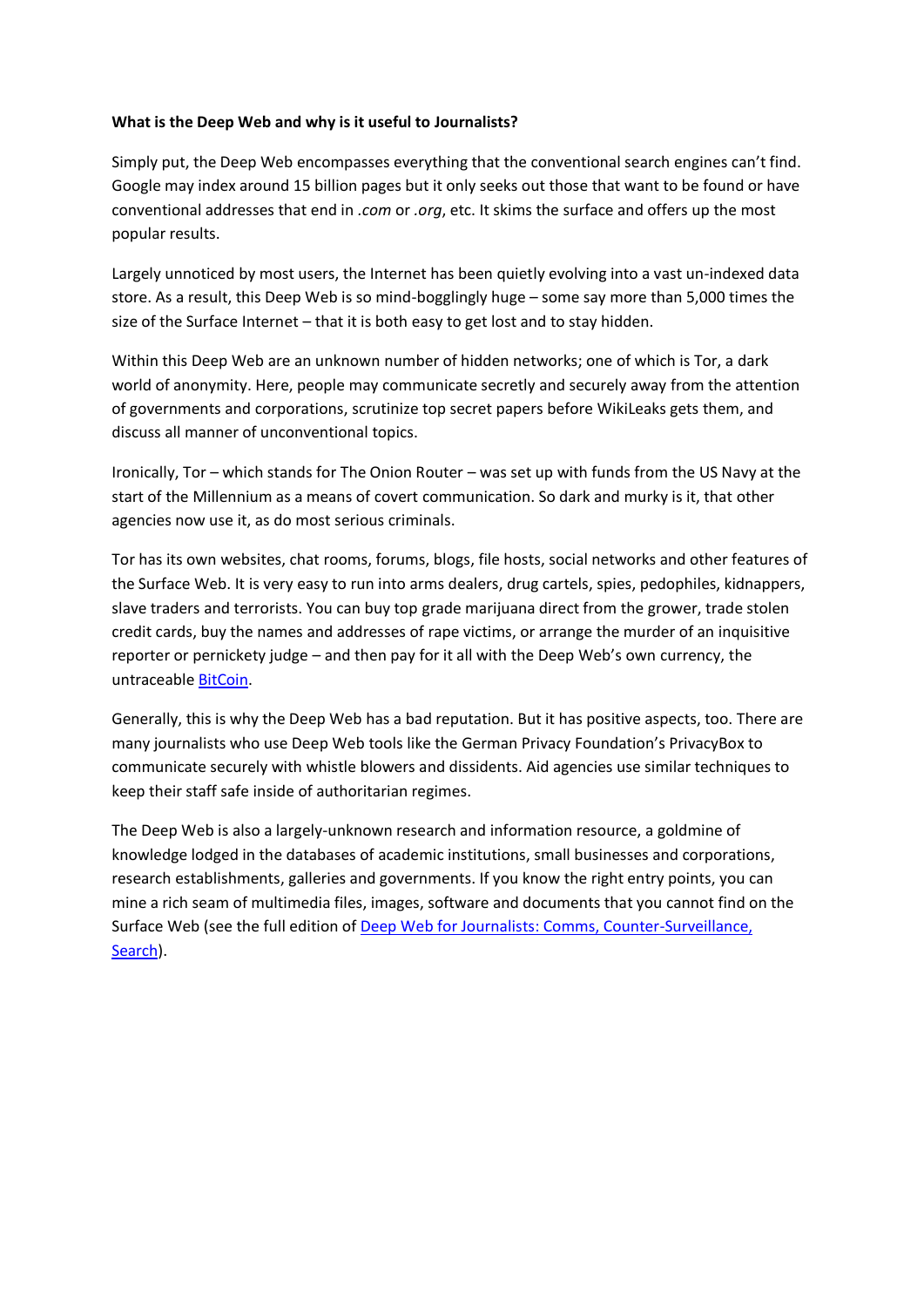#### <span id="page-6-0"></span>**How Intelligence Gathering Works**

While some people believe the Internet has set them free, others fear we are all voluntarily plugged into the finest surveillance apparatus ever devised. But let's be clear about this: everything we do in the digital world is open to scrutiny by suspicious minds because that's the way intelligence agencies work. If they didn't make use of this amazing opportunity, they wouldn't be very good at their job.

According to the US Government Accountability Office, back in 2004 there were 199 separate data mining programs being run by 16 Federal agencies on the look-out for suspicious activity.

By 2010, *The Washington Post* concluded after a two-year [investigation](http://projects.washingtonpost.com/top-secret-america/) that there were around 1,200 government agencies and 1,900 private companies working on counter-terrorism, homeland security and other domestic intelligence programs from within thousands of secret data processing sites and "fusion centers" that constitute an "alternative geography of the United States".

The National Security Agency (NSA) intercepts and stores the data from nearly 2 billion emails and other communications each day in its attempts to predict crime in what it terms the "paradigm of prevention" or "predictive policing"; and each day more than 1,600 people have their names added to the FBI's terrorism watchlist.

The US National Counterterrorism Center collects information on *every* US citizen and mines it for terrorism indicators. It then passes on much of this data to other government agencies and increasingly to corporations like Lockheed Martin, Raytheon, CenturyLink and AT&T.

Agencies like the CIA collect all the data they can and then they store it indefinitely. If they ever need to join the dots, it helps to have all the dots from the past to draw upon.

Tracking people in cyberspace is child's play, especially when more than half of all Internet users have a page on Facebook. Big Data – Social, Mobile and Cloud – has altered the flow of information, overtaking traditional media. With commercially-available software like Raytheon's social media data mining tool [RIOT,](http://www.youtube.com/watch?v=7mcVA_D3sAg) simply enter a person's name and up pops a colorful graph showing where they have been, who they met and what they all look like. It then predicts their future movements.

Trackers are everywhere. Pay a visit to Twitter or Facebook and they will instantly plant little robots that follow you around, noting everything you do. The FBI were recently caught planting trackers in a [survivalist](http://survivalblog.com/2012/03/important-message-from-jwr-the-fbis-cookie-caper-and-the-vpn-imperative.html) website to keep tabs on visitors.

To scoop up everybody else, the agencies channel users through a series of 'black boxes' or inspection points scattered around the net which then read everything that passes through them, analyzing it, logging it, storing it for deeper examination, or marking it for further attention.

With this so-called Deep Packet Inspection (DPI), all Internet traffic can be read, copied or modified, as can websites. DPI can also see who is uploading or downloading, what is inside and who is looking for it. Websites can be blocked and so can specific items within sites such as a particular video on YouTube.

Russia recently authorized DPI, ostensibly to trap pedophiles and prevent terrorist attacks, but some fear with the added ability to delve deep into its citizens' emails and watch everything they do online.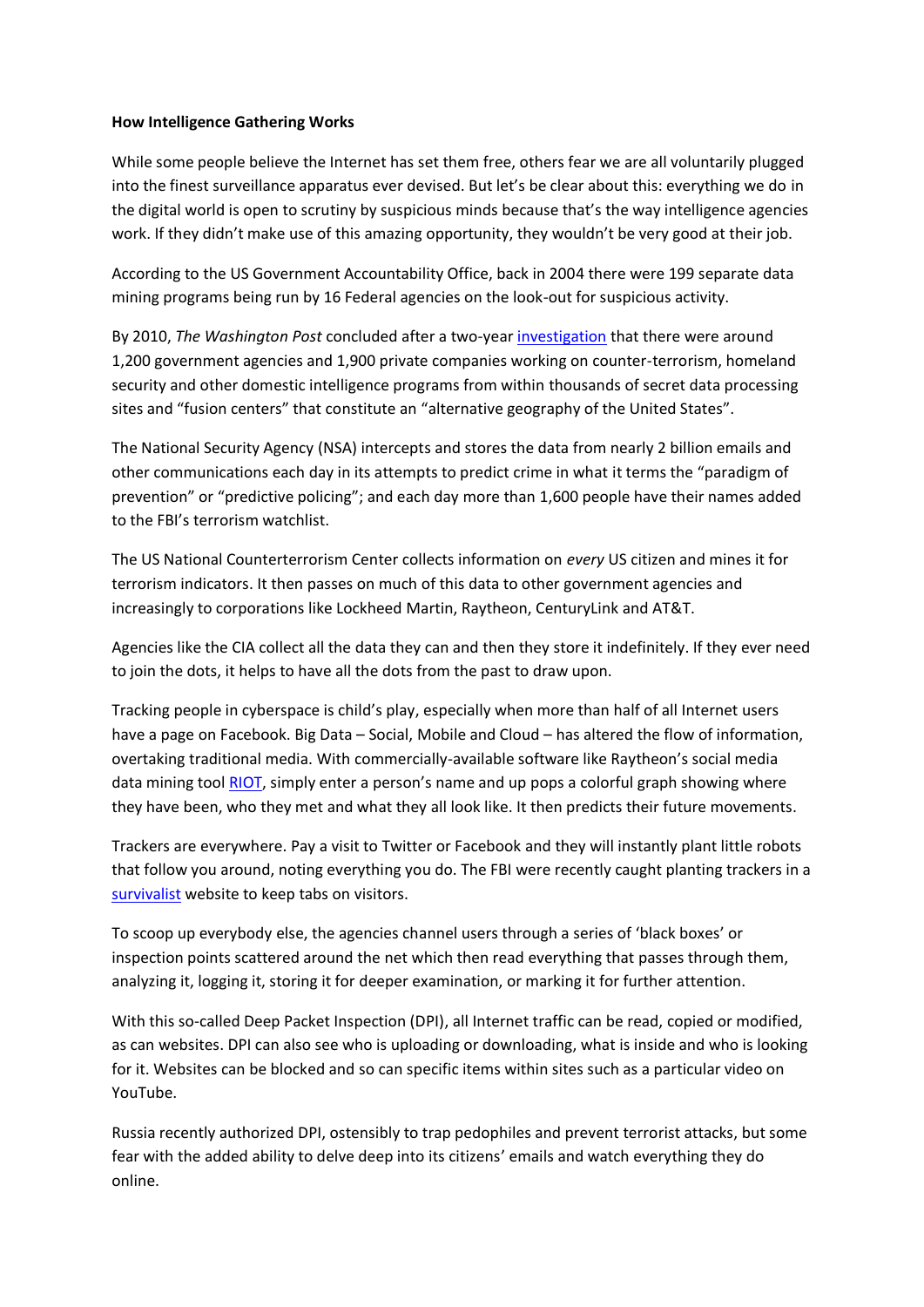When Iceland recently announced a ban on all Internet pornography, it set its hopes on DPI. But many also fear that the laudable aim of safeguarding children might just as easily be turned to suppressing internal dissent or to tracking down tax-dodgers in straightened financial times.

Generally, ISPs and most governments can examine the 'header' of a message, seeing where it came from and where it's going, but they have not been able legally to peer inside. DPI has been used for years in the commercial world but only Tunisia, China, Iran and Kazakhstan legally use the system to curb dissidents.

Data storage is remarkably cheap and getting cheaper every year. Analyzing and storing it all is now a cost-effective reality. The CIA, which endeavors to collect all data and store it indefinitely, [admits](https://www.youtube.com/watch?feature=player_embedded&v=GUPd2uMiXXg#!) that "it is nearly within our grasp to compute on all human generated information."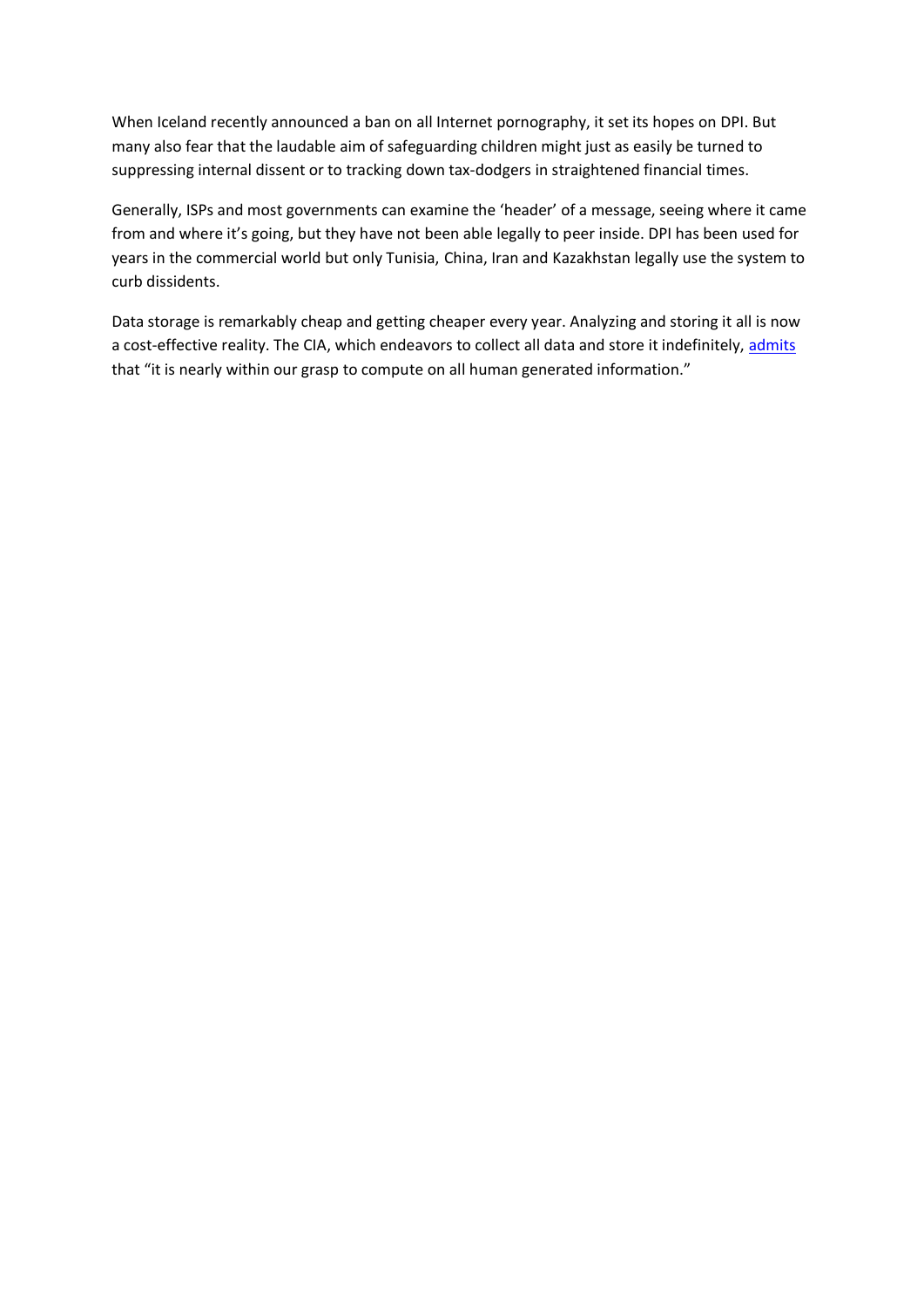#### <span id="page-8-0"></span>**How this affects Journalists**

A reporter working on a story about a local man with an idea to counter IEDs (improvised explosive devices) would very likely read up on military statistics, watch a few explosions on YouTube, check out the different detonators and view an extremist website or two. He would be asking for trouble.

From that day on, the reporter would be a marked man or woman. They could no longer research in private or correspond in confidence. They would never be able to protect the anonymity of a source.

What they could have done, however, was install a few free, tried and tested programs and tweak their computer and smartphone. They could easily have masked their identity and location. And they could ask questions without Google or the NSA building a profile on them.

Rather like spies in a James Bond movie, journalists have an array of digital tools to call upon, both to mask their identity and to provide real confidence that their correspondence, notes and contacts are secure.

There are smartphone apps that let you see in the dark or measure the height of a building. You can film and record without being rumbled; scramble your calls, send emails and other messages that cannot be intercepted or read.

With any modern device you can access banned websites and take over and control public and private security cameras. You can continue tweeting when the authorities take down Twitter locally. You can pass on and store documents away from prying eyes. You might even hide news footage of a massacre inside a Beatles track on your iPod while you slip across the border.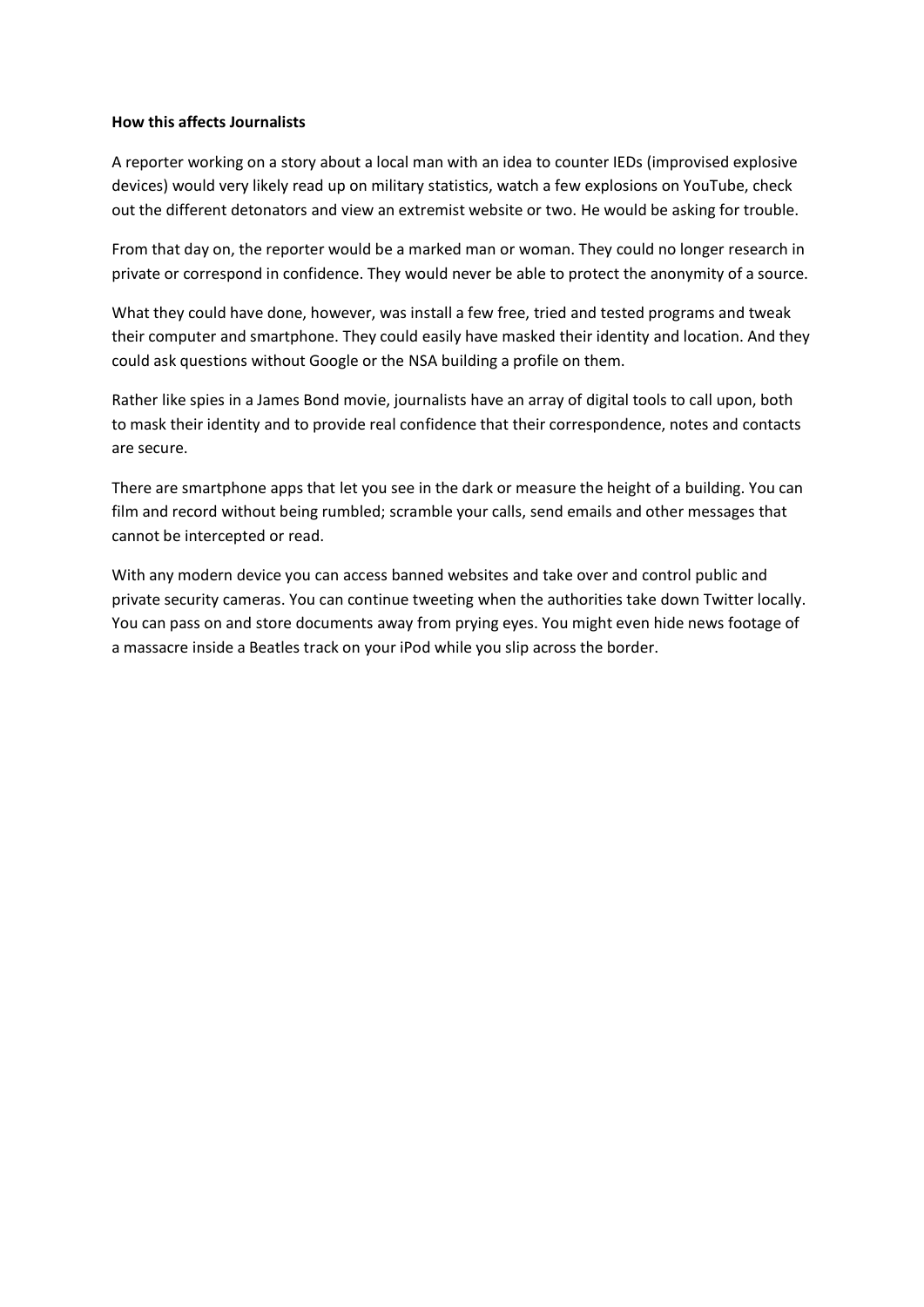# <span id="page-9-0"></span>**1. Security Alert**

Your computer knows everything about you. It knows where you go, who you meet, what you read and watch, and it makes a note of everything you say. It then passes on this information to marketing companies which then sell your detailed profile on to advertisers and political campaigners who in turn micro-target you wherever you go. Increasingly, governments want the same information.

If you are conducting sensitive research or just your normal day-to-day activities, it is advisable to make a few, simple adjustments.

# <span id="page-9-1"></span>**Setting up Defenses**

**Browser** — arguably the most security-conscious browser is [Mozilla Firefox](http://www.mozilla.org/en-US/firefox/new/) which has a large number of free add-ons to help you beef up security. You can switch between regular and private browsing by clicking the Firefox logo in the top, left-hand corner. This will prevent your computer from logging your activities but it will not make you invisible.

<span id="page-9-2"></span>Spend a minute or two tweaking with the *Settings*.

- Click the Firefox logo and select *Options*, then *Privacy*.
- Tick the option *Tell websites I do not want to be tracked*. There is an option to *Always use Private Browsing mode.* Untick *Accept cookies from sites*.
- Under *Content*, untick *Enable JavaScript*. You can always switch it back on when necessary because some sites will insist on it.
- Under *Add-ons*, *Plugins* disable the Java Deployment Toolkit, Java Platform and/or Java Applet Plug-in.
- Under *History*, select *Never remember history*.
- On the *Advanced* tab, tick *Never check for updates*. Tick *Override automatic cache management* or set Cache Size to 0. Under *Update*, disable *auto updating/checking for updates*. Update manually from time to time and keep an eye on what it would like to install.
- Under *Security*, tick *Warn before installing add-ons*. Remove all exceptions.

**Block Baddies** — use either the free or paid-for versions of [AVG](http://www.avg.com/gb-en/trustav_bt_ppc) or [Avast](http://www.avast.com/en-gb/free-antivirus-download?cha=ppc&sen=google&ste=avast%20free&var=13221759312&omcid=EN-GB_Search_Brand) which both warn of and block viruses and spyware entering your machine from malicious websites and emails (se[e Keeping](#page-26-0)  [out the Spies\)](#page-26-0).

**Force HTTPS** — Hypertext Transfer Protocol Secure (HTTPS) is used for secure end-to-end communication. [HTTPS Finder](https://addons.mozilla.org/en-us/firefox/addon/https-finder/) for Firefox automatically detects and enforces HTTPS connections when available, providing a reasonable guarantee that you are communicating with the intended website and not an imposter, plus ensuring that communications between the user and site cannot be read or forged by a third party.

**Kill Trackers** — [Do Not Track](https://addons.mozilla.org/en-us/firefox/addon/donottrackplus/) Me blocks web beacons and trackers that monitor browsing habits. Once installed, a tiny icon in the top right corner of Firefox issues an alert whenever a site has a bead on you. Twitter and Facebook, for example, will try to insert trackers that follow you all over the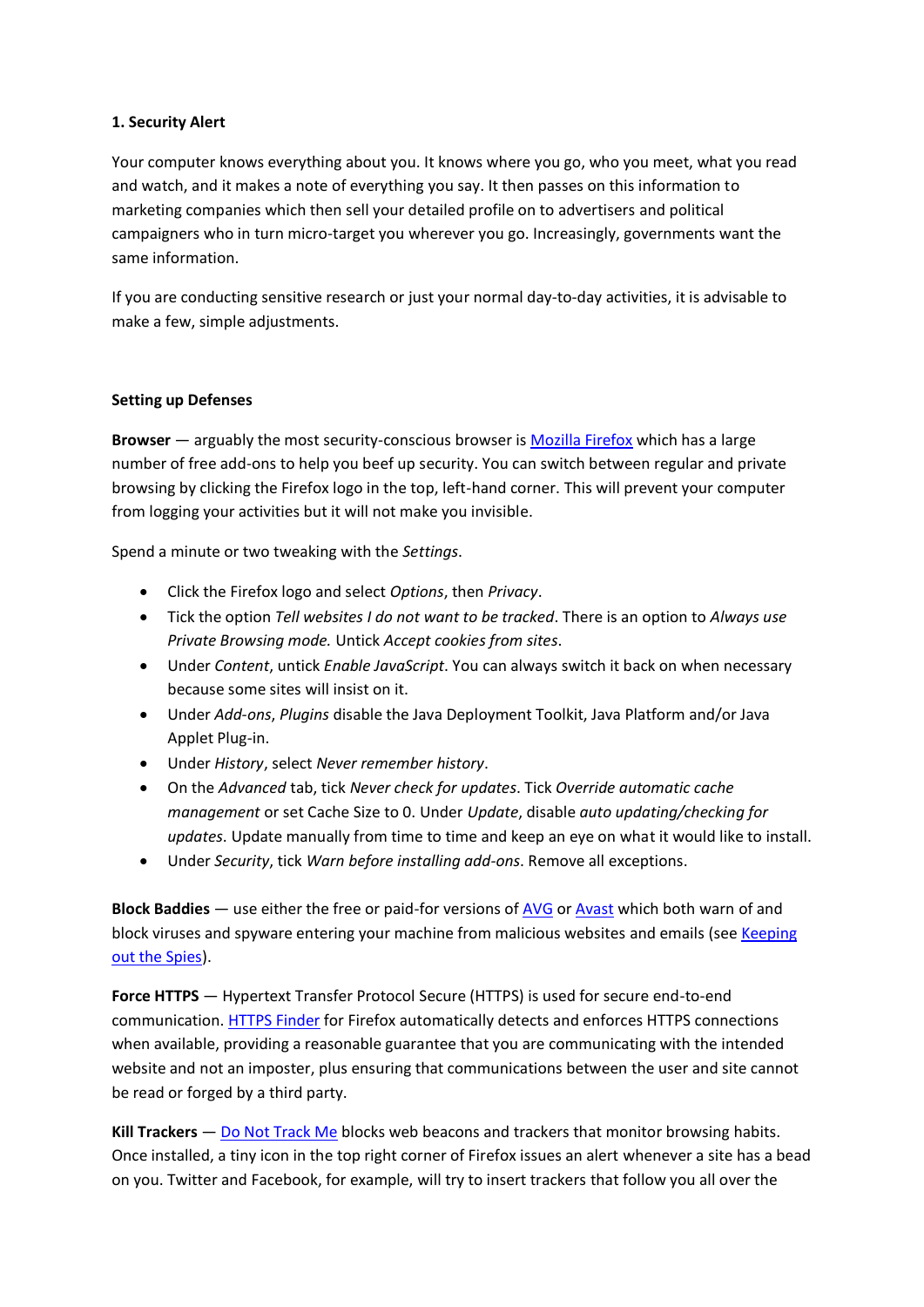Internet, allowing them to build a detail profile of your movements and interests. If people ever wonder how the social networks make money, this is how. To see just who has a commercial interest in what you do online, DNT+ publish a [comprehensive list](http://www.donottrackplus.com/trackers/index.php) of the companies involved, together with information on them.

**Control Cookies** — [BetterPrivacy](https://addons.mozilla.org/en-US/firefox/addon/betterprivacy/?src=cb-dl-mostpopular) allows you to remove or manage cookies and gives various ways to handle Flash-cookies set by Google, YouTube, eBay and others. [Privacy+](https://addons.mozilla.org/en-uS/firefox/addon/privacy/?src=dp-dl-oftenusedwith) does much the same thing. Flash plugins run independently of your browser and bypass any proxy configurations. If you were trying to mask your identity, these will reveal your IP address which in turn will point to your physical address.

**Java Switch** — [QuickJava](https://addons.mozilla.org/en-us/firefox/addon/quickjava/?src=cb-dl-users) allows you to quickly enable and disable Java, JavaScript and other intrusive plugins which track your travels and preferences. Another good option is [NoScript.](http://noscript.net/)

Cache Control — the **[Empty Cache Button](https://addons.mozilla.org/en-us/firefox/addon/empty-cache-button/?src=cb-dl-featured)** adds a button to Firefox allowing you to quickly empty your browser cache should anyone start looking over your shoulder and optionally reload your page with just one click.

**Password Protect** — [KeeFox](https://addons.mozilla.org/en-US/firefox/addon/keefox/?src=cb-dl-toprated%5d,) is a simple and secure password management plugin for Firefox.

**Avoid Detours** — to stop websites opening other pages on your browser and taking you off to potentially harmful sites, try [Redirect Remover](https://addons.mozilla.org/en-us/firefox/addon/redirect-remover/) which prevents redirects from links and images. Another good option is [RequestPolicy.](https://addons.mozilla.org/en-uS/firefox/addon/requestpolicy/?src=dp-dl-oftenusedwith)

**Control Ads** — [Adblock Plus](http://adblock_plus_firefox.en.softonic.com/) allows you to block on-line ads from anyone you would rather not hear from. You can choose from a predefined list and you can personalize your own, but don't block sites you use regularly. Amazon, for example, is so stuffed with ads that by switching them off, the site instantly turns to text-only. You can also customize the settings to remove the annoying ads at the beginning of streaming videos on YouTube and elsewhere.

**Secure Download** — [DownThemAll](https://addons.mozilla.org/en-US/firefox/addon/downthemall/) uses the FireFox safety settings and so requires no configuration and features an advanced accelerator that speeds things up considerably. You can pause and resume downloads. It also allows you to download all the links or images on a webpage and customize the search criteria. It offers the ability to download a file from different servers at the same time for additional security. [Privoxy](http://www.privoxy.org/) is a web proxy service that fetches items (webpages, images, movies, etc) and passes them on to you when complete.

**Search Engines** — obviously, Google keeps detailed records of your search queries so select an engine which won't store your records. Options include the [Secret Search Labs](http://www.secretsearchenginelabs.com/) engine and [iXQuick.](https://www.ixquick.com/)

**Wear a Mask** — you can't beat cloaking your identity as one of the safest of all strategies. This way no one need know who or where you are. The simplest solution for quick, anonymous browsing is to use a facility such as **AllNetTools** and **Guardster**. These free services allow you to type in any web address and then travel around without leaving a trace of your activities or giving away your location. These are particularly useful for sensitive search engines queries and for visiting locally banned websites.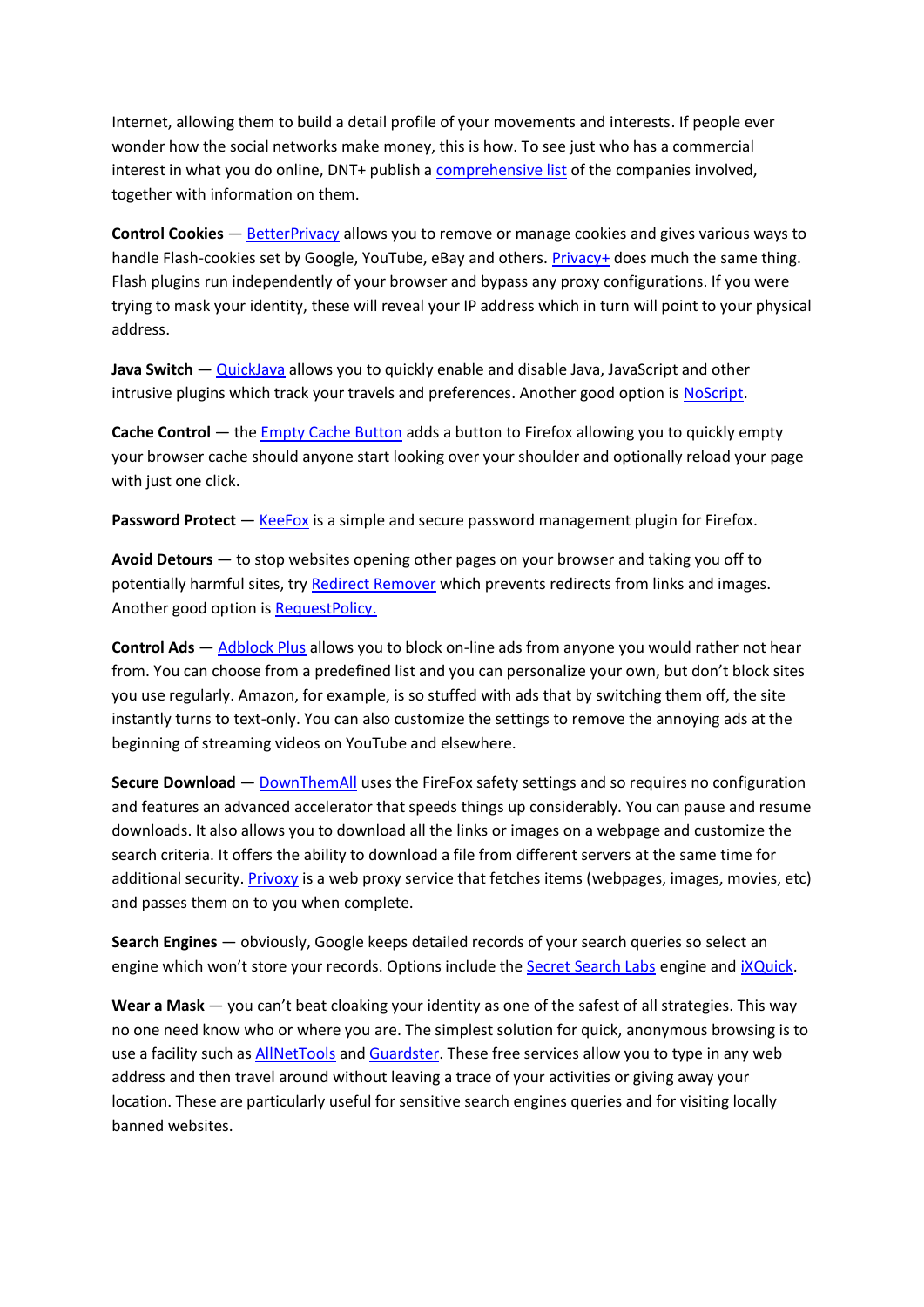You can set up a proxy – which gives the impression that you are in another place – by fiddling with the *Settings* in Firefox and changing the IP address to one provided by [HideMyAss](http://hidemyass.com/proxy-list/) or [Rosinstruments](http://tools.rosinstrument.com/proxy/) but this can slow your machine down. A simpler solution is **Stealthy**, a Firefox add-on which seeks out the fastest proxies available and automatically routes you through them.

A very good and more secure alternative is a Virtual Private Network (VPN), effectively a 'secret tunnel' where all your on-line activities are screened from the service provider and eavesdroppers. Free versions include [FreeVPN](http://www.afterdawn.com/software/network/vpn/free_vpn.cfm%5d) and ProXPN</u>. A popular and fast paid-for option is [VrprVPN.](http://www.goldenfrog.com/vyprvpn)

Regularly backup all data, either to a separate storage device or to a Cloud service you can trust, such as those run by [Trend Micro](http://www.trendmicro.co.uk/products/online-backup-restore/index.html) and [Avast.](http://www.avast.com/en-gb/online-backup)

If it's not too late, never post any personal information – birth dates, family connections, location, travel plans, identifying photographs, etc – on the social networks.

All this is good for safe activity on the Surface Web but it is not 100% secure. To tighten security further you need to access a hidden network and then add-on a range of simple security options.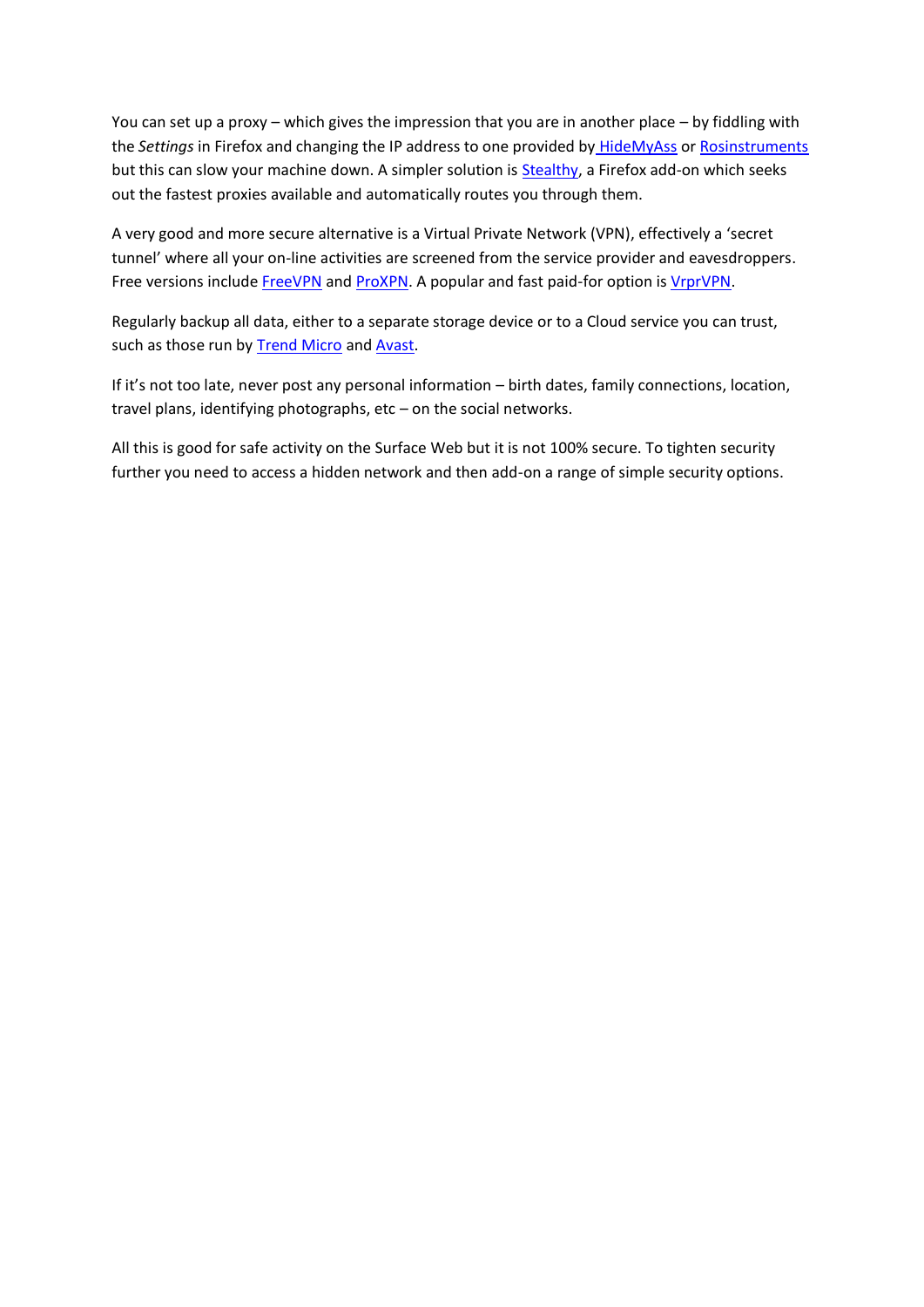# <span id="page-12-0"></span>**2. Accessing Hidden Networks**

Tell someone that you know how to go off-radar on the Internet and as a rule they won't believe you. They imagine the intelligence agencies have state-of-the-art technology and can see everything you do. This is only partially true. They do have amazing technology but they can only see things if they know where to look. Down in the Deep Web, by mixing and matching different technologies, you can stay out of sight and make it seriously difficult for any adversary to locate you.

There are several hidden networks. They may be hundreds but nobody knows for sure. We are going to access the most user-friendly – Tor.

First you need a specially-configured web browser to divert your traffic through a worldwide volunteer network of servers. This conceals your location and your activities, effectively hiding you among all the other users. Tor works by encrypting and re-encrypting data multiple times as it passes through successive relays. This way the data cannot be unscrambled in transit.

Tor does have its flaws and should not be considered completely safe. Although your IP address is concealed, a digital fingerprint can linger allowing someone accessing your local network – a Wi-Fi provider or an ISP working with criminals or law enforcement – to glean some idea of your activities.

However, the waters can be muddied for any eavesdropper by requesting more than one site at a time or by downloading more than one item simultaneously, and by regularly re-setting the *Use a new identity* facility on the Tor control panel.

Certain plug-ins will not work on the Tor browser such as Flash, RealPlayer and QuickTime as they can be manipulated into revealing an IP address.

Begin by downloading the free [Tor/Firefox bundle.](https://www.torproject.org/download/download-easy.html.en) This is safe and easy to install. Simply follow the on-screen instructions and a gateway to the Deep Web can be configured in minutes with no special skills.

Be absolutely certain that you are downloading from the [torproject.org](https://www.torproject.org/) website. A hidden network used in Iran was recently infiltrated when a fake version of their modified browser was distributed which gave away the identity of users.

As soon as Tor opens the Firefox browser, be absolutely certain to adjust the security settings as described [above.](#page-9-2) Once loaded, the browser will display a very basic-looking webpage and the words:

*Congratulations. Your browser is configured to use Tor.*

*Please refer to the [Tor website](https://www.torproject.org/) for further information about using Tor safely. You are now free to browse the Internet anonymously.*

Where is says '*Your IP address appears to be…'* are a set of numbers that in no way connect to your computer. You are now anonymous and free to explore Tor or branch off to the Surface Web.

If you are in a country where ISPs or the government block the Tor network, open *Settings* on the Tor control panel, select *Network*, and then tick the box *My ISP blocks connections to the Tor network*. You are now given the option to *Add a Bridge* or *Find Bridge Now*. If no bridges (non-public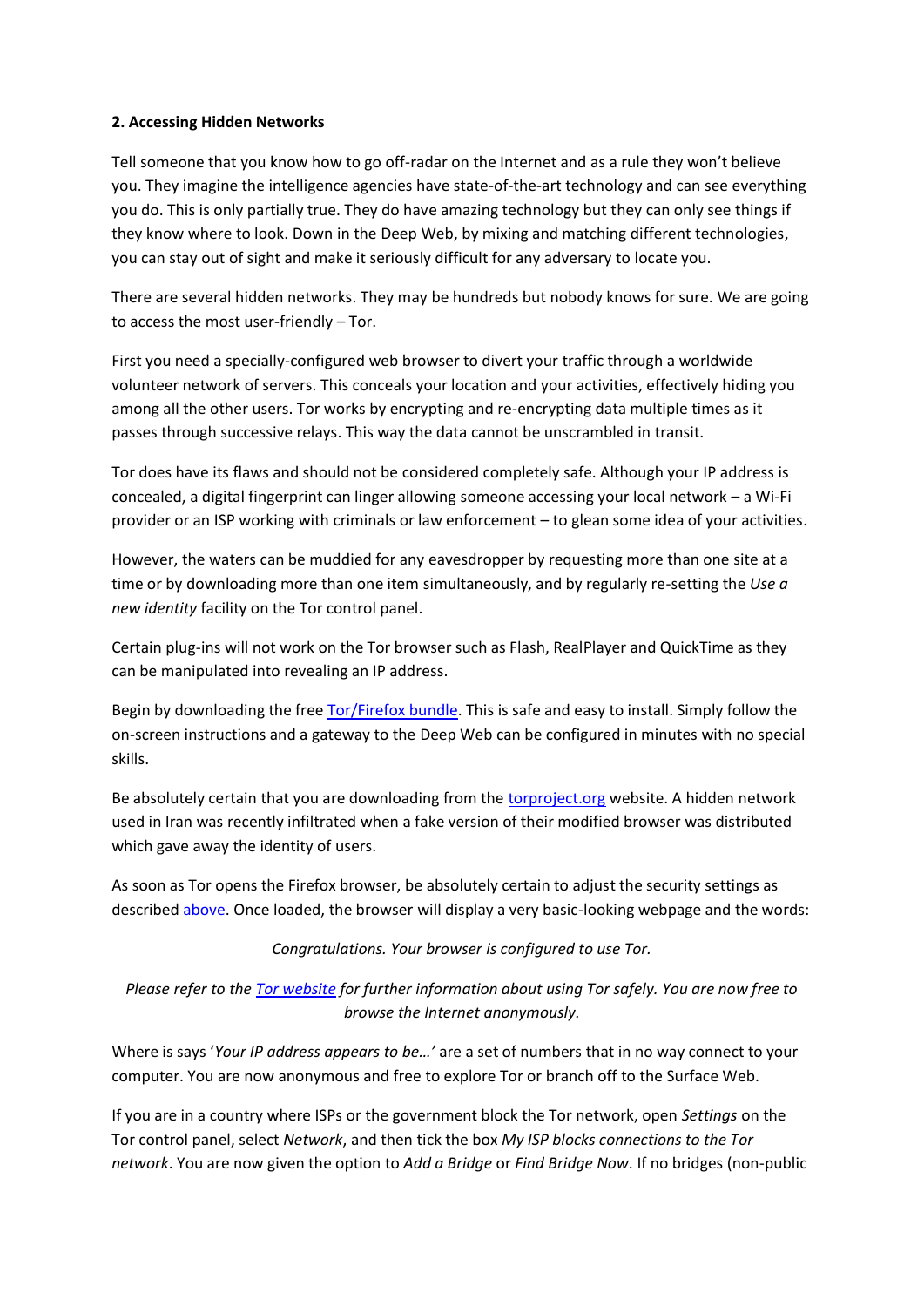relays) are found, go to the Tor bridge [relay page](https://bridges.torproject.org/) on the Surface Web and select them manually by cutting and pasting until you find one that works for you. Add as many bridges as possible as this increases your chances of connecting and improves security.

# <span id="page-13-0"></span>**Using Tor**

On Tor, people communicate secretly and securely. Whistle blowers and dissidents, activists and journalists, aid-workers and academics, criminals and terrorists, and rather a lot of librarians, all carry on their day-to-day activities.

Top secret papers are posted here, as are guides and wikis for every type of activity, legal and otherwise; and all manner of unconventional views are expressed. Here you can lurk hidden and surreptitiously store any amount of data for free.

This is pioneer territory with very few settlers; perhaps 400,000 daily users at best compared to the 2 billion plus who stay up top. Some of the natives are hostile because they would rather keep the place to themselves. Others are friendly because they know more users mean more people to hide amongst.

Deep Websites can disappear or fail to load from time to time. If you have difficulty opening a particular page, just try again later and it may reappear. Links in this ebook marked <!> can only be opened with a Tor-enabled browser. Deep Website availability can be checked at *Is it up?* <!> <http://zw3crggtadila2sg.onion/downornot/>

#### <span id="page-13-1"></span>**Entry Points**

- The Hidden Wiki <!> [http://kpvz7ki2v5agwt35.onion/wiki/index.php/Main\\_Page](http://kpvz7ki2v5agwt35.onion/wiki/index.php/Main_Page) often described as the hub of the Deep Web, this is the best starting point for new-comers. Here you can find lists of other hidden networks and links to black market goods and financial services, file hosts, blogs, forums, political groups and whistle-blowing boards. The wiki is available in 17 languages.
- TorDir <![> dppmfxaacucguzpc.onion](../dppmfxaacucguzpc.onion) simple gateway into the Tor network broken down into categories, such as *Activism, Libraries, File Sharing, Blogs, Security, Adult, Gambling*, etc. At the top of the page is a search facility.
- TorLinks <![> torlinkbgs6aabns.onion](../torlinkbgs6aabns.onion) links directory where you can add your own links and set up a Deep Website.
- Silk Road <!><http://silkroadvb5piz3r.onion/> anonymous black market.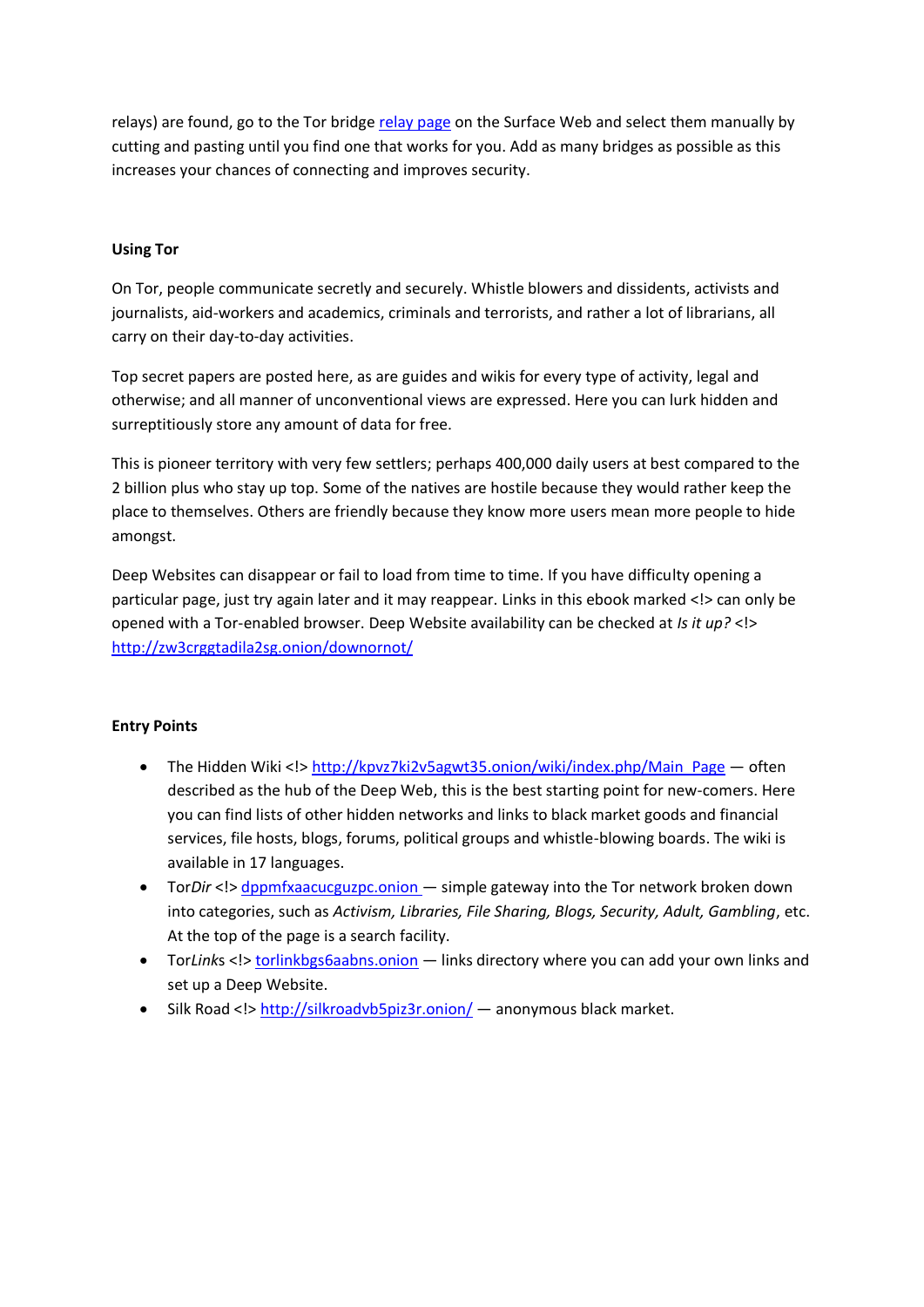## <span id="page-14-0"></span>**3. Secure Communications**

<span id="page-14-1"></span>**Email** — unencrypted email can easily be read or altered by someone with access to any of the computers along the route followed by the email. However, be warned that if you are being monitored the fact that you are encrypting your email or attachments will ring alarm bells and open you to deeper inspection.

Equally, if someone can access your computer, they may change your encryption codes, either denying you access or leaving you with the impression that your data is safe. They may also impersonate you and send out bogus messages. And, while 99% of mathematicians will agree that modern encryption tools cannot be cracked, there are others in the intelligence community who believe they can.

That said, PGP (Pretty Good Privacy) Public Key Cryptography is the standard program for secure email and file encryption on the Internet.

There are two free programs that you can run directly from your computer either as a standalone program or as an add-on to your dedicated emailer – [GnuPG](http://www.pgpi.org/products/pgp/versions/freeware/) and [PGPi](http://www.pgpi.org/products/pgp/versions/freeware/) – but these can be a little tricky to set up. Equally, those with Windows 64-bit machines may find that many programs freeze or crash. A stable, commercial PGP version is available from [Semantec](http://www.symantec.com/pgp) that apparently works on Windows 7.

However, there is a very simple online version at [iGolder.com.](https://www.igolder.com/pgp/generate-key/) Here you can generate both private and public keys, encrypt a message with your new PGP key, and decrypt messages sent to you.

There are easier alternatives, including signing up anonymously (preferably using Tor or a VPN to mask your location) with a web-based free email service and using that account for sensitive correspondence. Additionally, you might consider only accessing this email from a device other than your own, such as a cybercafé or public library (see [Concealed Carry\)](#page-17-0). Always remember to log-out at the end of the session.

If you need to send an email that positively cannot be traced back to you, there are numerous email re-mailing services such as [AnonyMouse.](http://anonymouse.org/anonemail.html) Re-mailers strip off any codes that identify you and add new ones along a multiple journey. When the email arrives at its destination, it cannot be traced back to you. This, of course, means they cannot reply. However, you can then give them an alternative means of contact.

A very simple option is to open a free email account and then give the address and log-in details to the other party. Messages are then written but saved as *Drafts* and never sent. The draft messages are then accessed by those with the password. This way the emails are never actually transmitted so are not easily intercepted. Be sure to change addresses regularly as over-active *Draft* boxes can arouse suspicion.

[JumbleMe](https://jumbleme.com/secureemail.aspx) is a paid-for email service that offers several smart security features. Accessed via the system's website or with an Outlook plugin, JumbleMe automatically encrypts emails between subscribers and prevents unauthorized access. Printing, copying and forwarding can be disabled, message recovery can be prevented after a set period and you can limit the number of times an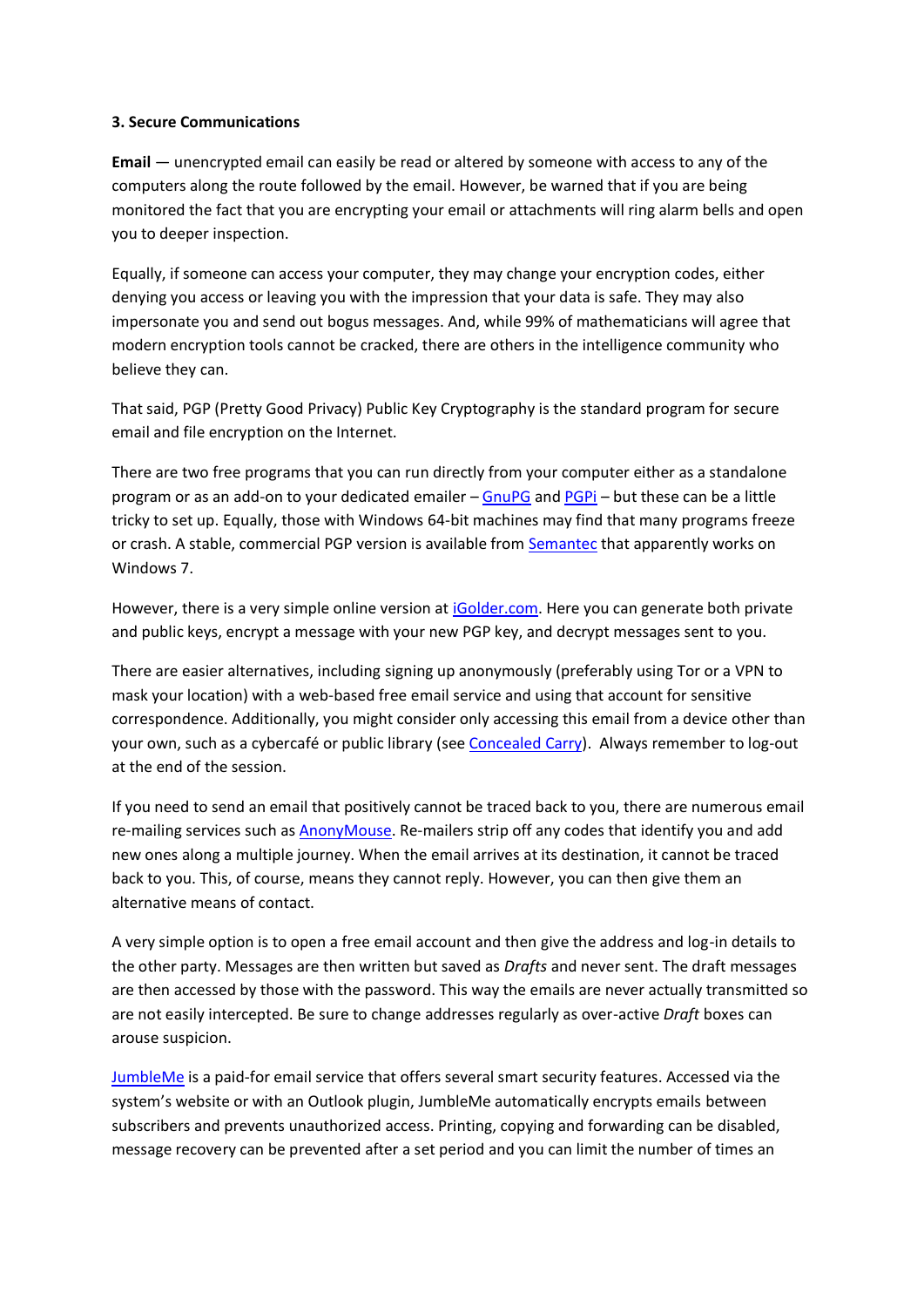email can be read. Best of all, emails that have already been sent can be rendered unreadable at the push of a button.

<span id="page-15-0"></span>**Scramble Calls** — one of the best options for secure peer-to-peer telephone and video calling is [Silent Phone](https://silentcircle.com/web/silent-phone/) which allows you to make secure encrypted phone calls all over the world, over any network – 2G, 3G, 4G and Wi-Fi. Silent Phone connects directly to a custom-built secure network for HD sound and vision and utilizes ZRTP Protocol software by Phil Zimmermann, the inventor of PGP encryption. Each user receives a private encrypted 10-digit phone number. Easily integrates existing contacts on your device and works on smartphones and tablets (iPhone, iPad, Android, Galaxy and Nexus).

<span id="page-15-1"></span>**Secret Messaging** — [PrivNote](https://privnote.com/) is a free Surface Web-based service that allows you to send top secret notes over the Internet. Write a note and it will generate a link. Copy and paste the link into an email or PM and send. The recipient then clicks the link to see the note in their browser. The note then automatically self-destructs which means no one can read the note again, and the link dies. You can choose to be notified when your note is read.

<span id="page-15-2"></span>**Private Messaging** — often shortened to PM or instant messaging (IM), is similar to an email but is used to communicate on Internet forums, bulletin boards, social networks and chat rooms. Tor has several PM options, including PrivacyBox <!><http://c4wcxidkfhvmzhw6.onion/index.en.html> which is aimed primarily at journalists. Send and receive anonymous encrypted messages via Tor and on mobile devices. Free service from the [German Privacy Foundation.](https://privacybox.de/index.en.html)

<span id="page-15-3"></span>**Deep Chat** — online chat covers any kind of communication over the Internet that offers a real-time direct transmission of text-based messages from sender to receiver. Online chat includes point-topoint communications and multicast communications from one sender to many.

- Tor*Chat* <![> http://lotjbov3gzzf23hc.onion/index.php/group/torchat](http://lotjbov3gzzf23hc.onion/index.php/group/torchat) peer to peer instant messenger providing very strong anonymity. Easy to use without the need to install or configure anything.
- EFG Chat <!><http://xqz3u5drneuzhaeo.onion/users/efgchat/index.php?chat=lobby> secure, simple and easy to use.

<span id="page-15-4"></span>**Deep Social Networks** — the Deep variety of social networks offers the same ability to share photos, videos, audio, etc, but securely. Deep Web social groups include:

- Tor*StatusNet* <!><http://lotjbov3gzzf23hc.onion/> Twitter clone on Tor.
- Tor*Book* <!><http://ay5kwknh6znfmcbb.onion/torbook/> like Facebook but Deep.
- Tor*Square* <!><http://ay5kwknh6znfmcbb.onion/torsquare/> anonymous board, share posts and discussions.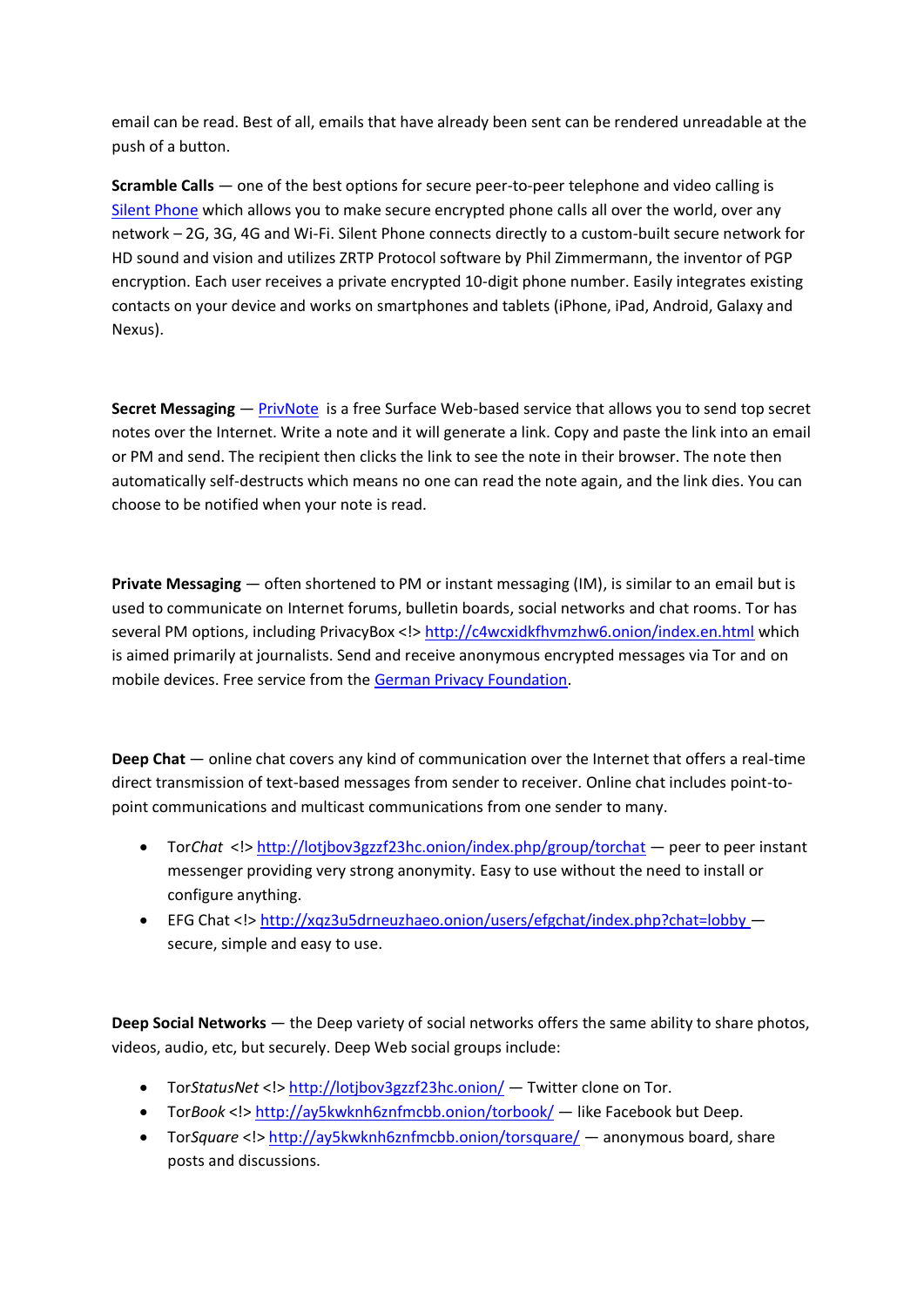• Tor*Project* Users Group <!><http://lotjbov3gzzf23hc.onion/index.php/group/tor> — microblogging service that allows users to share short messages.

This will provide a very good level of security but there will still be traces of your activity on the computer. To get around that, we need to take a few tips from James Bond.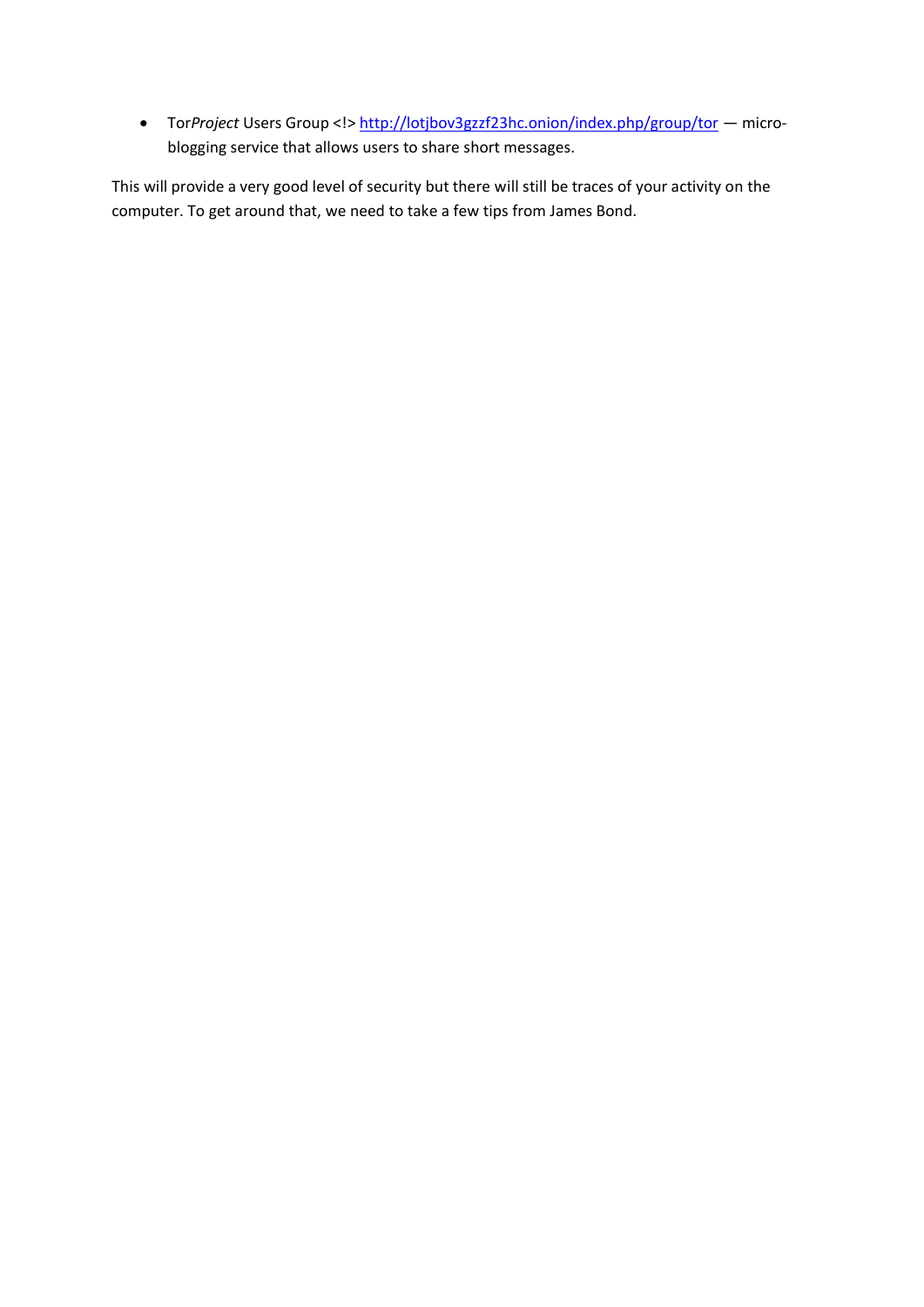# <span id="page-17-0"></span>**4. Concealed Carry**

To be extra safe, access Tor directly from a USB drive, SD card, portable hard drive or CD/DVD. These can be used on any Internet-ready computer. Install Tor/Firefox and other useful programs directly to the drive or card and then encrypt it.

A dialogue box to the drive will open as soon as the device is slipped into a computer. Select *Start Tor Browser* and you will leave no helpful trace of your web journey on the machine and no one should be able to track you. If you need to bypass administration restrictions, install FreeOTFE [Explorer](http://www.freeotfe.org/download.html) on the drive and you should be able to get into most machines.

There are numerous tools including the open-source **FreeOTFE** which uses on-the-fly encryption, meaning data is automatically encrypted and decrypted without you having to do anything except enter a password. When installed, your USB drive will contain an encrypted volume where you can store sensitive data.

In the United Kingdom and Australia, recent laws oblige journalists under investigation to hand over their passwords or face a prison term comparable to that of carrying an illegal firearm. What you need here is "plausible deniability".

There are ways of encrypting files so they do not look like encrypted files; rather they look like files stuffed with seemingly random data. A good option is **TrueCrypt**, a free open-source encryption program that runs on most operating systems.

You can store your own passwords in a variety of ways. There are dedicated password safes that allow you to manage all your passwords in one place so you don't have to keep remembering different ones or, worst of all, use the same password for everything.

If a password safe can itself draw attention, you can hide passwords very simply by putting them in files where nobody is ever likely to look. Open any program and insert a file deep inside with an innocuous name, such as *Packets29T.txt*.

To produce passwords that cannot be cracked, use an online [password generator.](http://www.whatsmyip.org/passwordgen/)

Be sure to update software regularly to maintain security levels.

#### **Free Portable Apps**

- [PortableApps.com](http://portableapps.com/) wide range of open source software for portable devices.
- [KeePass Portable](http://portableapps.com/apps/utilities/keepass_portable) portable version of the [KeePass Password Safe.](http://keepass.info/) Securely carry your email, Internet and other passwords.
- [Notepad Portable Text Editor](http://portableapps.com/apps/development/notepadpp_portable) Notepad text editor with support for multiple languages.
- [VLC Media Player Portable](http://portableapps.com/apps/music_video/vlc_portable) portable version of the popular VLC player.
- [IrfanView Portable](http://portableapps.com/apps/graphics_pictures/irfanview_portable) graphic viewer for Windows.
- [GIMP Portable](http://portableapps.com/apps/graphics_pictures/gimp_portable) Windows image editor.
- [Sumatra PDF Portable](http://portableapps.com/apps/office/sumatra_pdf_portable) lightweight PDF viewer.
- **Example 1** Example securely delete files and data.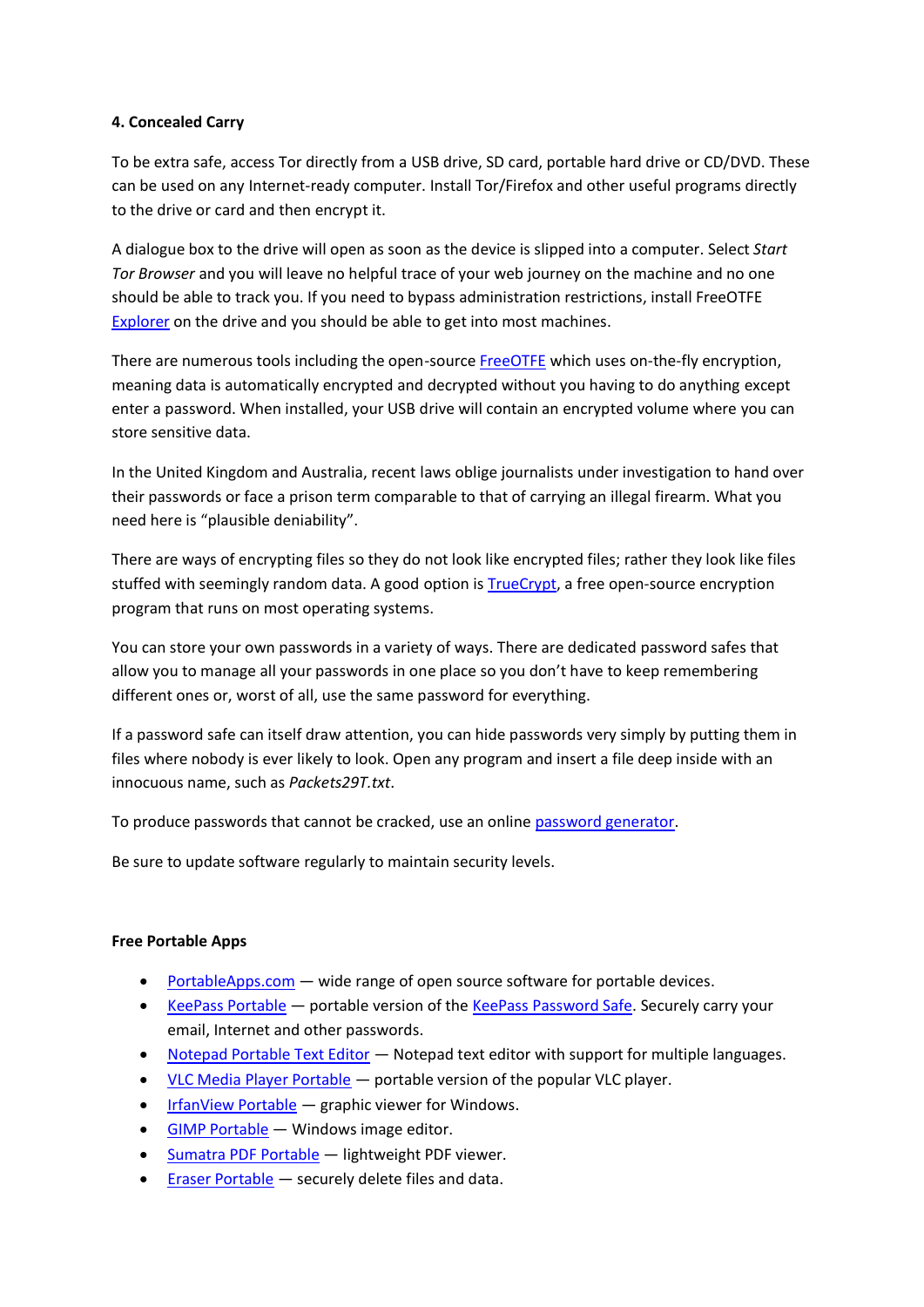• [7-Zip Portable](http://portableapps.com/apps/utilities/7-zip_portable) — portable version of [7-Zip.](http://www.7-zip.org/) Works with compressed 7z, ZIP, GZIP, BZIP2, TAR, and RAR files.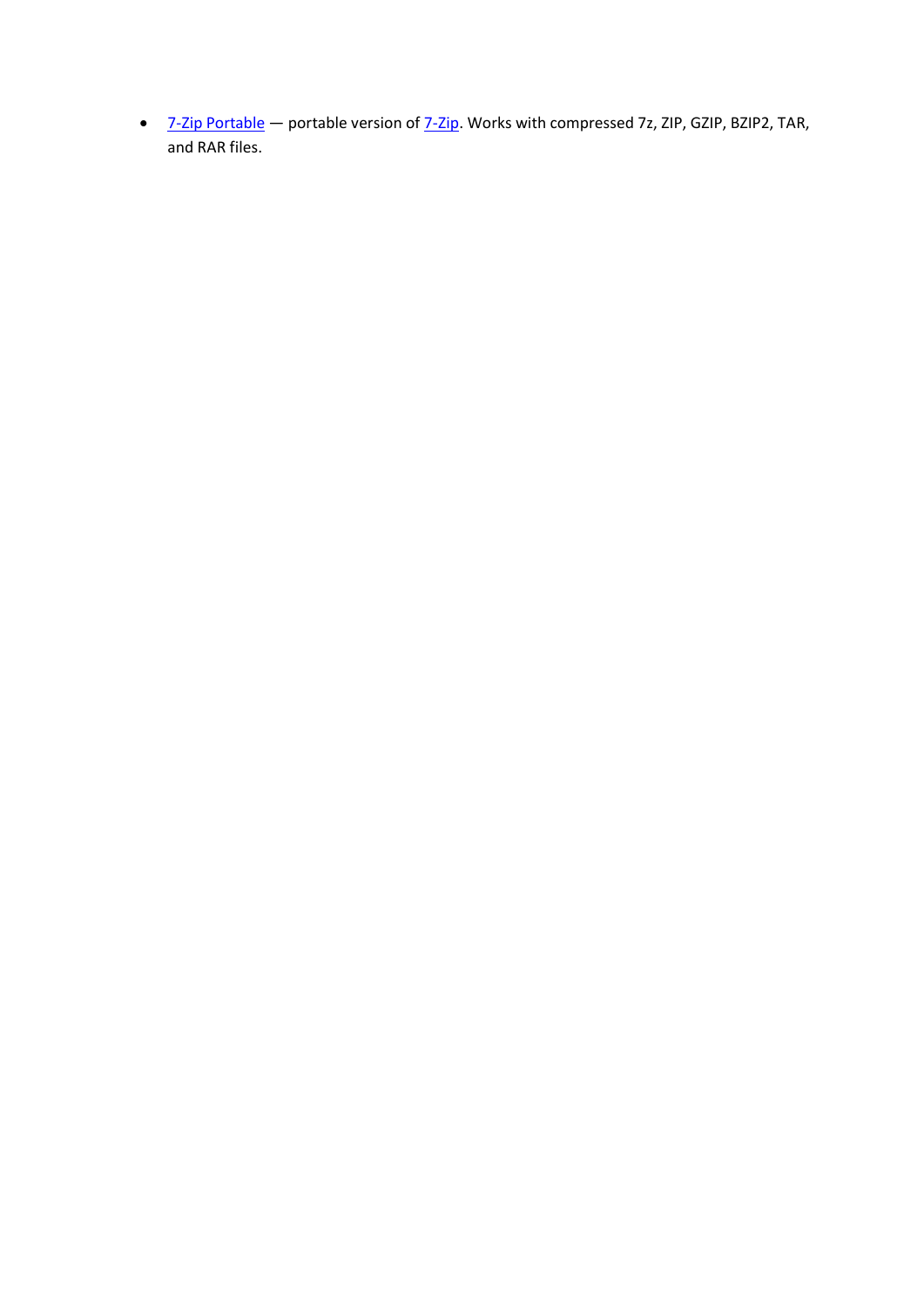#### <span id="page-19-0"></span>**5. Hiding Things**

#### <span id="page-19-1"></span>**Transferring Secret Data**

Whenever journalists are arrested, the authorities are quick to remove computers, smartphones and storage devices for examination by forensic investigators. Rather than store sensitive data or contacts on your computer, upload to an online file store either on the Surface Web or within Tor and then wipe all traces with a program like the **Heidi Eraser**.

It is also important to remove sensitive data from laptops and smartphones, etc, when on assignment and store it on a detachable drive or SD card.

Individual files, such as text or images, can be placed inside a [RAR](http://www.rarlab.com/download.htm) or [7z file](http://www.7-zip.org/) and encrypted. Large files, such as *AVI, DivX*, etc, should be split into several components before uploading. Use [HJSplit,](http://hjsplit.en.softonic.com/download) a free program that both splits and re-joins large files.

For additional security, do not upload all the component parts to the same server/host as they may be spotted and opened. Instead, upload to as many different servers/hosts as possible. Give each part a different name. Remember to rename them in the correct order so they can then be un-split. Do not give the files any name that identifies the content.

#### <span id="page-19-2"></span>**Hosting, Storing and Sharing**

- PasteOnion <!><http://xqz3u5drneuzhaeo.onion/users/boi/> paste and share text, images, etc. You can make your paste public or set a password. This is also a good spot to pick up leaked documents. Equally, you can set up a simple Deep Web page here by constructing the page in Photoshop and saving as a *.jpg* which you then upload.
- Onion File Sharing <!><http://f3ew3p7s6lbftqm5.onion/> basic file sharing.
- sTORage <!> <http://utovvyhaflle76gh.onion/> basic file storage.
- QicPic <!><http://xqz3u5drneuzhaeo.onion/users/qicpic/> simple and swift. Upload any type of file. Caches and compresses uploaded files to decrease loading time.
- [OneSwarm](http://www.oneswarm.org/) P2P file sharer where you can select who to share with.
- [Pastebin](http://pastebin.com/) share text on the Surface Web for a set period of time.

#### <span id="page-19-3"></span>**Encryption**

The safest route for encryption is to encrypt the entire system drive, rather than individual files. Computer forensics can reveal a lot about your computer usage from the system partition including browsing history, bookmarks, emails and contacts details.

Investigators tend to focus heavily on contacts so it is important not only to protect yourself but those you are in contact with. If the investigator cannot access the hard drive their job is so much more difficult.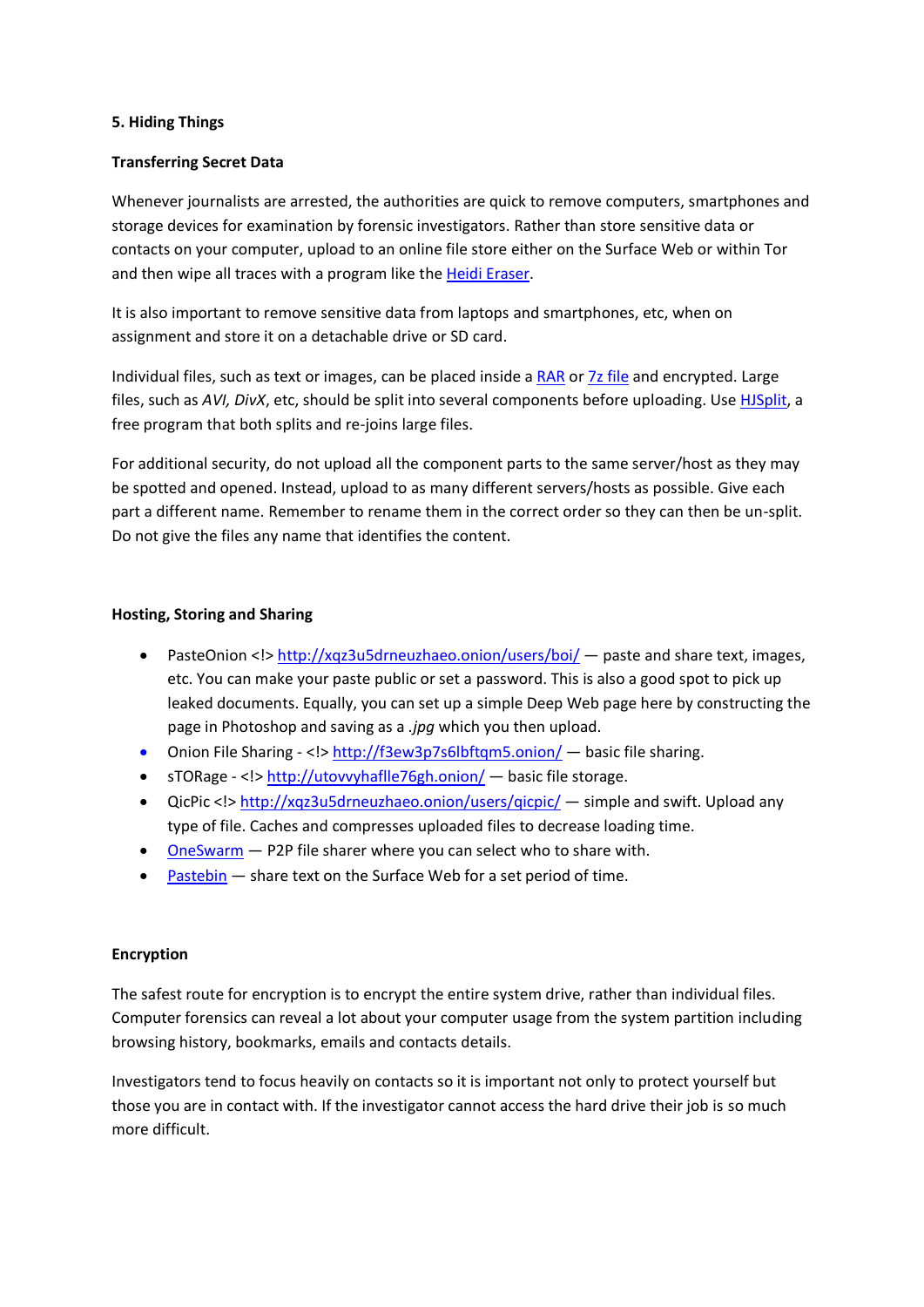[TrueCrypt](http://www.truecrypt.org/) — free open-source disk encryption software for most operating systems. Encrypt files or entire drives, including USB drives, etc. An advantage of open-source TrueCrypt is "plausible deniability", meaning no one can prove if a partition or device is encrypted because the files, folders or drives appear to be filled with random data. However, TrueCrypt is vulnerable to some forms of attack. Be certain to read the **security warnings** first.

[Steganos Privacy Suite](http://www.steganos.com/us/products/overview/) — not free but a very popular, easy-to-use option that locks and encrypts drives or documents and photos, secures USB drives, CDs and DVDs, organizes and manages all passwords and access information, and shreds data so it cannot be reconstructed by recovery applications. Also includes Internet trace destructor.

# **Free Encryption Software:**

- [Kruptos 2](http://www.kruptos2.co.uk/)
- [Folder Lock](http://www.newsoftwares.net/folderlock/)
- [Safe House](http://www.safehousesoftware.com/)
- [Cypherix](http://www.cypherix.com/cryptainerle/)

<span id="page-20-0"></span>Also see [Email Encryption.](#page-14-1)

# **Steganography – hiding things inside things**

Imagine receiving an email with a harmless photograph of your cousin on vacation with her fiancé. But, known only to the two of you, there is a secret message hidden inside the image. This is steganography, the dark cousin of cryptography.

Steganography is the art of writing hidden messages in such a way that no one suspects the existence of the message. It comes from the Greek word *steganos* meaning *concealed writing* and its use goes back to the dawn of time. Think of invisible ink.

These days you can hide almost any kind of digital file by embedding it inside another digital file, such as *a .jpg, bmp* or audio file.

Sensitive footage that needs to be physically smuggled out of a country can be hidden inside a music track on an iPod or smartphone. Secret documents can be embedded inside a photo.

Counter-technology isn't very good and there is little to give the game away unless the file is unexpectedly large. Just looking at the image or trying to open it with a [steganalysis](http://en.wikipedia.org/wiki/Steganalysis) program will not show that the image contains any hidden data.

There are many data hiding packages and services available for every operating system. [OpenPuff](http://www.softpedia.com/progDownload/Puff-Download-70553.html) is a good free program. A good source of information is the Neil Johnso[n website.](http://www.jjtc.com/Steganography/tools.html)

Simple messages can be hidden inside photos posted on Facebook with [Secretbook,](https://chrome.google.com/webstore/detail/secretbook/plglafijddgpenmohgiemalpcfgjjbph) a free app for the Google Chrome browser.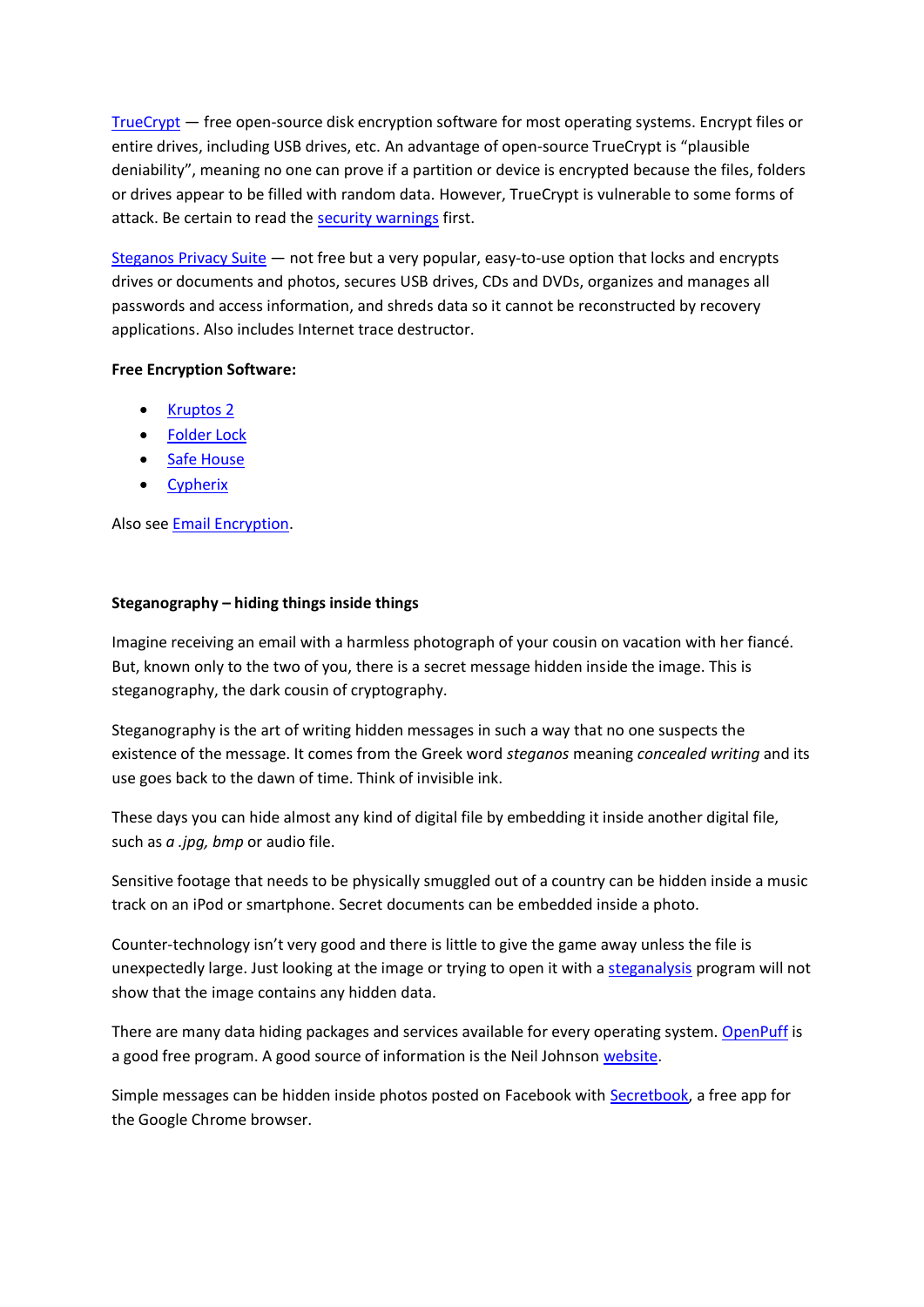#### <span id="page-21-0"></span>**6. Smartphones**

If you want to be monitored 24/7 and followed wherever you go, buy a smartphone.

Threats come in three main forms – SMS Trojans, adware, and exploits to gain control of the device. Smartphones can also be infected when connected to compromised computers and vice versa.

Additionally, law enforcement may oblige the service provider to remotely reprogram a phone's air card allowing for precision tracking. This technique, generically known as 'stingray' or IMSI catcher, allows agents to spoof a legitimate cell tower and trick the smartphone into connecting directly to the stingray.

The majority of malware comes hidden inside seemingly harmless apps which run in the background and collect data all day long. Malicious programs have been detected in apps on Google Play and the App Store for iOS.

They will track your locations, browsing and downloads, and collaborate with other running apps to build up a detailed profile. Some will intercept incoming calls or activate the microphone. Many apps harvest contacts, some collect passwords, while others send secret messages to premium-rate numbers, running up your charges. Worse still, there are apps that run even when the phone is switched off.

Most apps are free or very cheap because developers make their money by allowing in ad networks and other malevolent parties. Be alert when an app asks permission to use your current location – many don't bother to ask – and never give out email addresses.

A growth area in mobile malware is SMS spam where unsolicited messages plant Trojans that hijack the device or just trick users into revealing personal information. As with email and social networks, never open attachments or follow links unless you know them to be safe.

#### <span id="page-21-1"></span>**Counter-Intrusion**

For Android users, a good free option is [AVG Mobilation](http://www.avgmobilation.com/) which protects against viruses, malware and spyware. It also identifies unsecure device settings and advises on how to fix them; ensures contacts, bookmarks and text messages are secure; checks media files for malicious software and security threats; guards against phishing; and offers anti-theft protection. Lost or stolen smartphones can be found via Google Maps, plus you can turn your phone's GPS on remotely and have the device send its location to you. You can also lock your phone remotely.

[Lookout](https://www.lookout.com/) protects iOS or Android devices from unsecure Wi-Fi networks, malicious apps, fraudulent links, etc. You can also use it to back up your contacts by scheduling automatic backups and then accessing the information online, or using it to restore your device in case of a crash or data loss. If you lose your phone, Lookout can locate it on Google Maps – even if the GPS is off and the phone is on silent.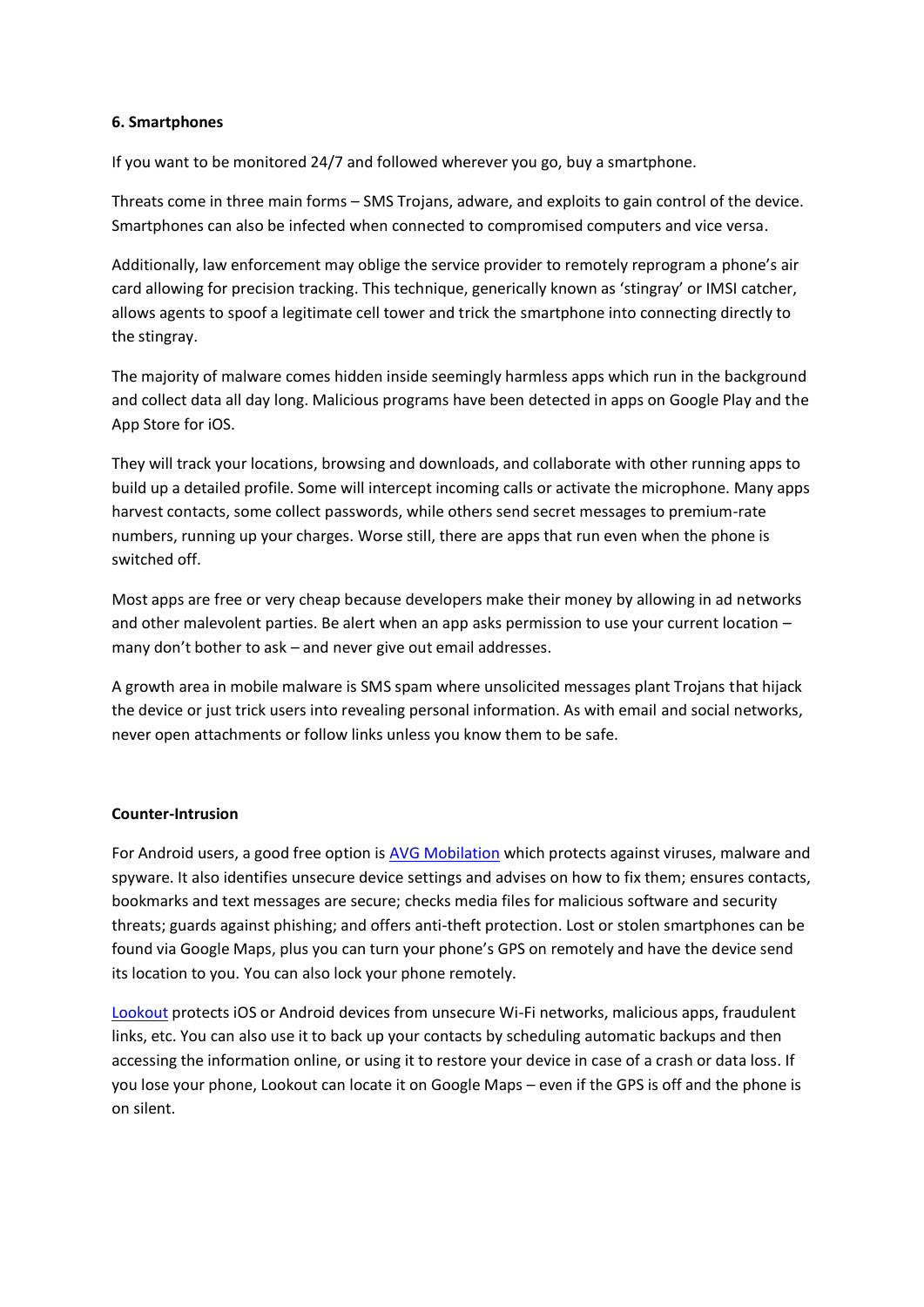For [iOS,](http://www.intego.com/virusbarrier-ios) the Anti-Virus & Malware Scanner does much the same as AVG Mobilation but additionally lets you scan files on remote locations such as Dropbox and web servers. Trend Micro also offers good mobil[e security](http://www.trendmicro.com/us/home/products/mobile-solutions/android-security/index.html) for Android.

- Put a security code on your smartphone in addition to the SIM code and engage the autolocking feature.
- Disable network connections and switch off bridging connections. Do not broadcast the Bluetooth device name and disable automated peer-to-peer Wi-Fi connections.
- Turn off Geotagging and GPS location via *Settings*.
- Whenever possible, access 2G, 3G or 4G networks in preference to free Wi-Fi services.
- Do not store sensitive files on the phone's internal storage. Encrypt data onto the SD card or hide in a secret compartment.
- Enable remote-find or remote-wipe features.
- Do not 'Jailbreak' any device the act of removing limitations through software or hardware exploits.
- Avoid connecting personal devices to the office network or computer.
- Watch for unauthorized charges, rapidly-depleting battery and unusual text messages.
- If you link your smartphone to your car's on-board computer, be sure to regularly delete sensitive information, contacts and travel history.
- Employ a mobile data backup service, such as [Trend Micro.](http://www.trendmicro.co.uk/products/online-backup-restore/index.html)
- When covering demonstrations, etc, replace the SD card in the phone with a spare that does not contain personal data and contacts in case of arrest. Also, switch to Airplane Mode to avoid being tracked.

# <span id="page-22-0"></span>**007 Apps**

The smartphone in your pocket can easily be turned into a high-tech spy tool and countersurveillance device to rival anything that Ian Fleming's Q might have dreamt up. You can secretly record, access banned content and communicate securely, particularly so if used with an unlocked phone and an unregistered pay-as-you-go sim card.

You can take your smartphone onto Tor and keep everything off-radar using apps for **Android** and [iOS](http://itunes.apple.com/gb/app/covert-browser/id477438328?mt=8) with access to both Deep and Surface Webs, plus PM and email without being monitored or blocked.

In certain situations, such as a demonstrations and riots, Tor-enabled mobiles can still connect to social networks and websites which may be blocked by the government. However, most social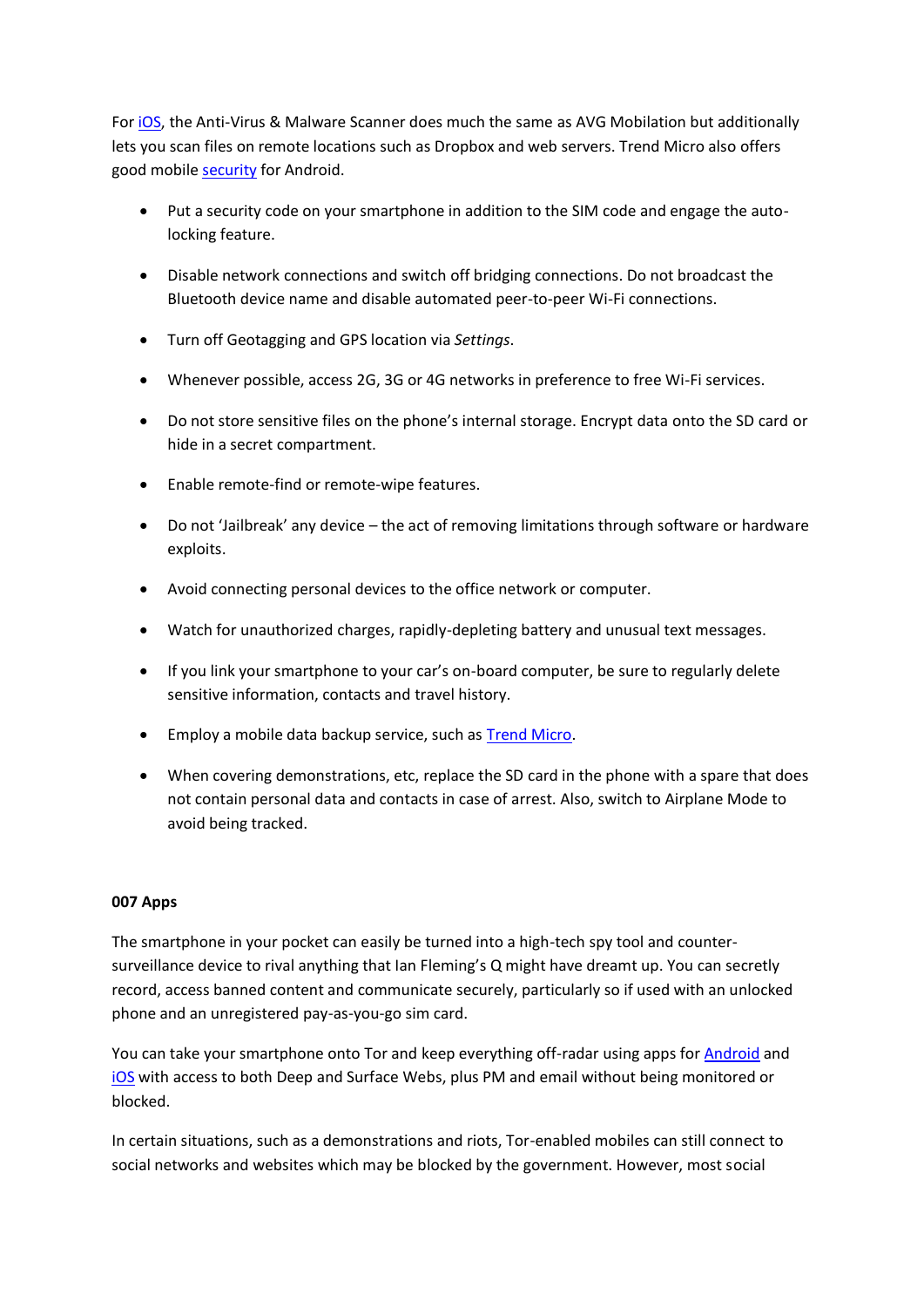networks make heavy use of JavaScript which will give your identity away but Twitter does have a [mobile](https://mobile.twitter.com/) facility as does [Facebook Mobile](https://m.facebook.com/) which do not use JavaScript and can, therefore, be accessed anonymously.

- **Scramble Calls** —[Silent Phone](https://silentcircle.com/web/silent-phone/) for Android and iOS provides HD quality securely-encrypted phone/video communication over any network – 2G, 3G, 4G, WiFi[. RedPhone](http://www.whispersystems.org/) offers end-toend encryption for Android.
- **Secret Messenger** there are secret messaging systems for all devices. Secret SMS for [Android](https://play.google.com/store/apps/details?id=com.apperhand.secretsms&hl=en) an[d iOS](https://itunes.apple.com/gb/app/secret-sms-protect-your-private/id499585126?mt=8) will encrypt messages between users and hide them. The iOS iMessage uses secure end-to-end encryption and "cannot be intercepted regardless of the cell phone service provider," according to a Drug Enforcement Agency [internal memo.](http://news.cnet.com/8301-13578_3-57577887-38/apples-imessage-encryption-trips-up-feds-surveillance/)
- **Secret Image** Secret Video Recorder Pro for **Android** and *iOS* allows you to seemingly switch off the smartphone while continuing to film. A quick examination of the phone will not show any activity. You can also make and receive calls while the camera is secretly running. [Secret Camera](https://itunes.apple.com/us/app/secret-camera-taking-photo/id438199781?mt=8) for iOS allows you to take photos discretely with no shutter sound, preview or immediate playback, while the [Mobile Hidden Camera](https://play.google.com/store/apps/details?id=com.zecurisoft.mhc1202) does the same for Android. ReconBot for **Android and [iOS](https://itunes.apple.com/my/app/reconbot/id517757340?mt=8)** is a stealth video recorder that displays a black screen while it records. Includes remote view so you can watch the recording live via a web link. Also includes location data.
- **Remove Image Data** if you want to upload images that cannot be traced back, you need to remove or alter the EXIF data which most modern cameras implant in the image to give GPS location and other details. Options for Android include the [ExifEraser](https://play.google.com/store/apps/details?id=jp.wing.exiferaser&hl=en) an[d ExifRemover](https://itunes.apple.com/au/app/exifremover-remove-hidden/id438392458?mt=8) for iOS. 'Geotagging' can be turned off in most Android and Apple mobile devices by going into the *Settings*.
- **Secret Audio** there is [Secret Audio Recording](https://play.google.com/store/apps/details?id=com.terboel.sarf&hl=en) for Android and [Spy Recorder](https://itunes.apple.com/my/app/spy-recorder/id457890507?mt=8) for iOS which can also automatically record when you enter certain locations that you set with Google Maps. The [Top Secret Audio Recorder](https://itunes.apple.com/us/app/top-secret-audio-recorder/id414877607?mt=8) for iOS is a covert recorder that looks like a regular picture-viewing app. You can swipe through the photos but as soon as you tap on an image the recording begins. The recordings can also be password protected.
- Record Calls Top Secret Call Recorder for **Android** and Call Log Pro for *iOS*.
- **Confirm Contacts** if you receive a call and want to know who actually called, add them to a *Contacts* file and check them out with Contact Spy for [Android](http://www.ollapp.com/app/contact-spy/android) and [iOS](https://itunes.apple.com/us/app/contact-spy/id294842554?mt=8) which lets you quickly search people or companies by running them through this search engine app for web entries, images, news, blogs and US-only physical addresses.
- **Secret Compartment** secret folders for [Android](http://androidapp.lisisoft.com/android-apps/my-secret-folder.html) an[d iOS.](https://itunes.apple.com/gb/app/secret-folder!/id507905550?mt=8) Protect sensitive data by storing it in a hidden and encrypted file.
- **Location Trackers** helpful for dangerous assignments, GPS tracking allows for real-time monitoring of a phone's location via Google Maps. Some, like GPS Tracking Pro for [Android](https://play.google.com/store/apps/details?id=com.fsp.android.c&hl=en) and *iOS*, have a check-in feature so you can let the office know you are okay. Also highlights nearby safety points like hospitals.
- **See in the Dark** enhanced night vision photography and live feeds with the Night Vision Camera for [Android](https://play.google.com/store/apps/details?id=com.fingersoft.nightvisioncamera&hl=en) and [iOS.](https://itunes.apple.com/my/app/night-vision-camera/id492350041?mt=8) Works best on cameras with a good-quality lens.
- **Ranger Finder** the iTelescope for [iOS](https://itunes.apple.com/gb/app/itelescope/id413240091?mt=8) works to military specifications and integrates an accurate rangefinder, angular measure, altitude gauge, sextant and theodolite, electronic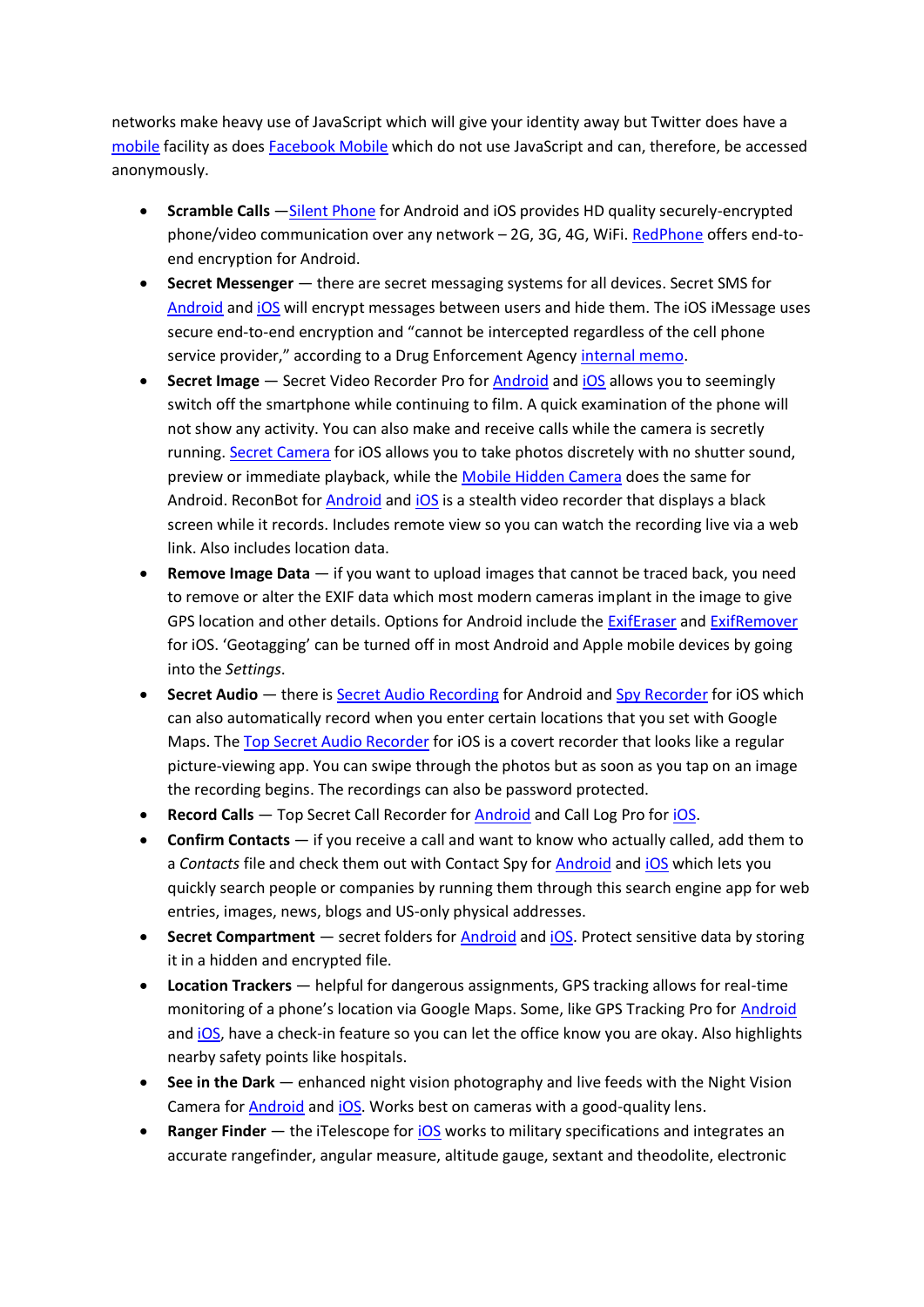viewfinder and night vision spyglass with GPS location. Will also encrypt captured images and data. Not available for Android, although there are lesser [options.](http://www.appszoom.com/android_applications/range+finder)

- **•** Police Scanner there are several police and emergency service scanner apps. Police [Scanner](https://play.google.com/store/apps/details?id=com.berobo.android.scanner&hl=en) for Android taps into scanners from around the world. For iOS, [Radio Police Scanner](https://itunes.apple.com/gb/app/5-0-radio-police-scanner-lite/id356336433?mt=8) does much the same.
- **Track Planes** Plane Finder Live Flight Status Tracker for *iOS* an[d Android](https://play.google.com/store/apps/details?id=com.pinkfroot.planefinder&hl=en) displays thousands of flights globally using real-time ADS-B signals used by aircraft to transmit their positional data. Enter flight number or tap on the map showing the planes above your head.
- **Chart Vessels** monitor the position of all manner of vessels from passenger and cargo ships to yachts and gin-palaces. Ship Finder - Live Vessel Tracking for [iOS](https://itunes.apple.com/us/app/ship-finder/id319726819?mt=8) an[d Android](https://play.google.com/store/apps/details?id=com.pinkfroot.shipfinder&hl=en) picks up AIS position data from around the world and provides details and photographs of the vessels.
- **Mobile VPN** to cover your back, there is [Hotspot Shield](http://www.hotspotshield.com/en) which encrypts all smartphone traffic through a Virtual Private Network (VPN) to mask your identity and prevent tracking (not recommended for use with Tor because it puts strain on the network). It also allows you to view banned content and access Twitter and Facebook mobile if their services are ever blocked locally.
- **Panic Button** [In The Clear](https://play.google.com/store/apps/details?id=org.safermobile.intheclear) is an Android app that securely wipes a phone of sensitive data at the click of a button.
- **Remove Evidence**  there are shredders for [Android](http://download.cnet.com/1770-20_4-0.html?query=shredder&platformSelect=Windows&tag=srch&searchtype=downloads&filterName=platform%3DWindows&filter=platform%3DWindows) an[d iOS.](http://appfinder.lisisoft.com/ipad-iphone-apps/nuker-evidence-nuker.html?cat=finance)
- **Self-Destruct** perhaps the ultimate weapon in Q's arsenal is the self-destruct feature. For this the iOS has the edge with the free [Wickr](https://www.mywickr.com/en/index.php) app which allows you to encrypt any data  $$ text, pictures or videos – and then have them self-destruct once unscrambled and viewed, leaving no trace for the forensic investigator. An Android version is coming soon.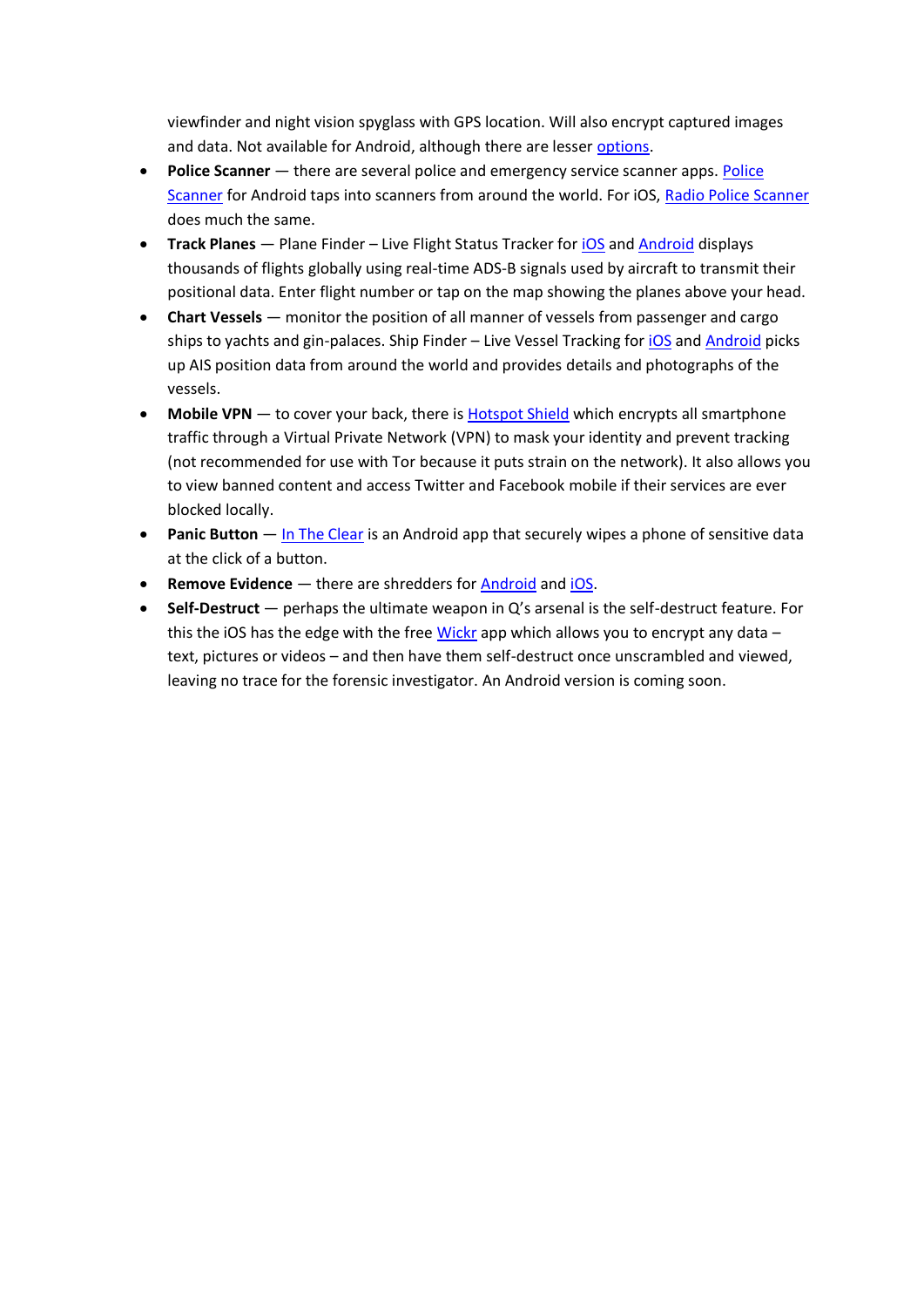#### <span id="page-25-0"></span>**7. IP Cameras**

Modern surveillance cameras use the same technology as any web-enabled device to stream video directly onto a network and, if you know the IP address, you can access the camera on a smartphone or any Internet computer.

Curiously, many cameras are not password-protected; this is especially true of those on private property which often provide street views. Some even have Pan Tilt Zoom functionality which allows anyone to zoom in and out and move the camera around.

To access a specific camera you need to know its IP address, which will look something like this [http://50.37.237.4/.](http://50.37.237.4/) Here you can take control of a security camera at Boundary County Airport, Idaho. A quick Google search will provide live views of cities globally, or visit [earthcam.com](http://www.earthcam.com/) and control the cameras on Times Square and thousands of other locations.

For newsgathering, IP camera smartphone apps offer the ability for live visual contact and coverage of events. A reporter armed with a smartphone and webcam app like [SpyWebCam Pro](http://www.appszoom.com/android_applications/lifestyle/esymetric-spywebcam-pro_ixxz.html) for Android or [iWebcamera](https://itunes.apple.com/gb/app/iwebcamera/id369617568?mt=8) for iOS can stream a live feed which can then be monitored back at base or by others in the field with [mLiveCams](https://play.google.com/store/apps/details?id=com.leadapps.android.mlivecams&feature=related_apps) for Android or **IPCamSoft** for iOS.

An editor miles from the action can switch between cameras operated by the reporters, control public and private street cameras, watch multiple views and record video segments and stills and then upload or email them onwards. They can also speak directly with each reporter using the traditional telephone feature and control the action like a live TV director. To improve coverage, tether a wearable spy camera to the reporter's smartphone.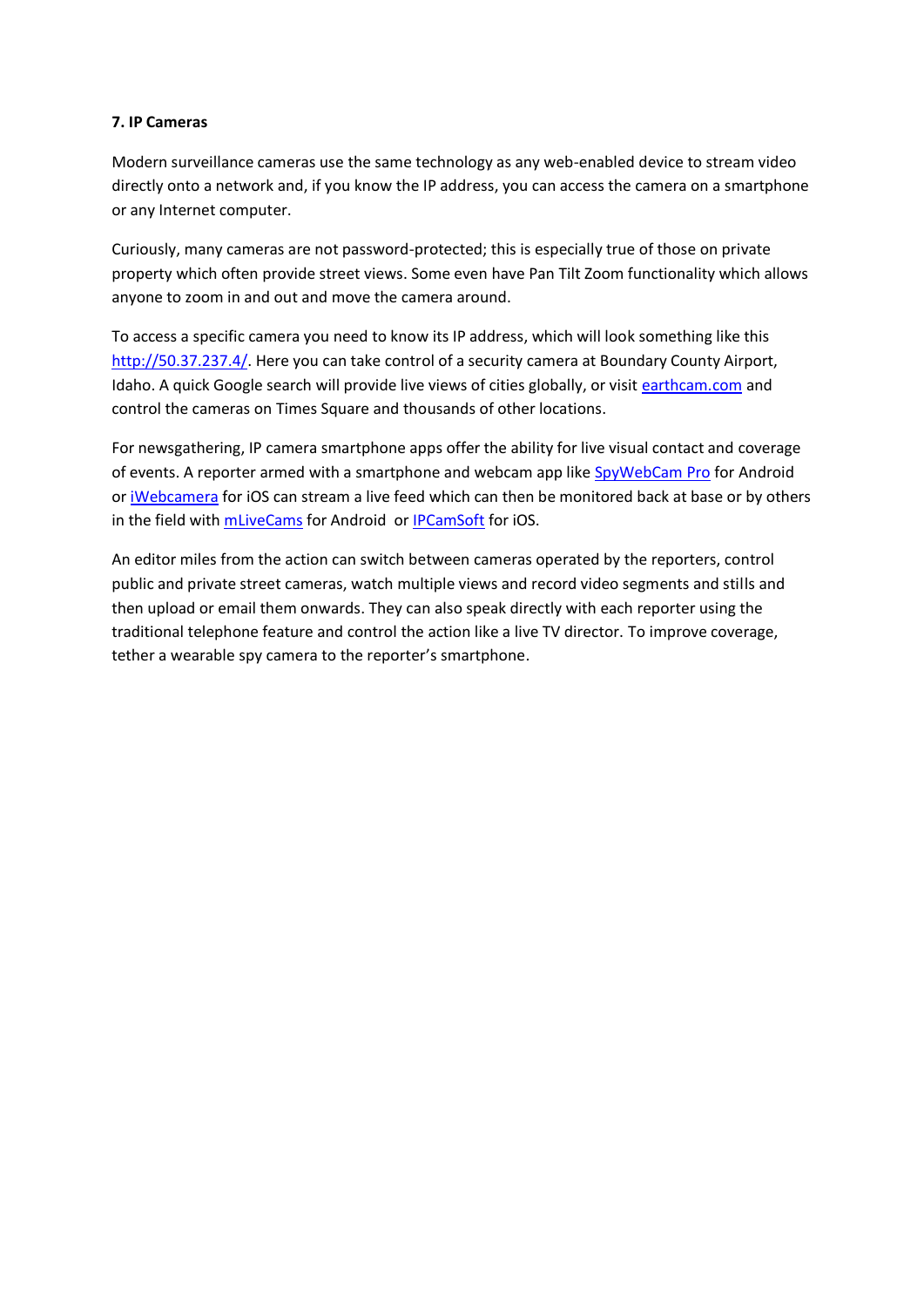#### <span id="page-26-0"></span>**8. Keeping out the Spies**

When it comes to securing your system, there are three main concerns – ad networks, cybercriminals and law enforcement – and they all use similar techniques. Generally, they do this by so-called "social engineering", the art of enticing users to malicious websites and then tricking them into giving out confidential information or by planting malware in their system there and then or via email.

At the basic level, ad networks do this whenever users take onboard cookies. Cybercriminals make the most of news events and consumer trends to draw people to a webpage where malware will automatically plant itself in the computer, known as a "drive-by download". Malware can also be surreptitiously planted in legitimate websites to infect even the wary. These are known as "watering hole" attacks.

Within hours of the Boston marathon bombing, the spammers were sending out emails and Twitter links seemingly from CNN which sent users to sites compromised by a Blackhole Exploit Kit where many were infected by Trojans, backdoors, infostealers or rootkits. The same thing happens around most major news stories. And it's not just the gullible public who fall prey. Seasoned journalists are regularly sucked in with the apparent deaths of celebrities or by looming sex scandals.

Another growing threat is Ransomware, which locks a computer until a "fine" is paid. Infections often come via legitimate but compromised websites and advertisements where hackers have managed to insert malicious coding. Victims suddenly find their screen frozen and a fake warning from the FBI or local law enforcement saying they have been downloading illegal content. Even more unnerving, the perpetrators occasionally include a mug shot from the victim's own webcam. This malware is extremely hard to remove and, needless to say, once a fine has been paid the machine stays locked.

Intelligence agencies and law enforcement also use malware, one example being **FinSpy**, which they send to people in spoof emails, allowing agents to take control of smartphones and computers, intercepting Skype calls, turning on web cameras and recording keystrokes. Researchers have found FinSpy running on 36 servers world-wide from Austria to Vietnam.

However, dodgy redirects and 'drive-bys' can be pre-empted with a good anti-virus program.

To avoid infection via email, disable HTML in your email program via the *Settings* tab. Look for and untick *Display attachments inline* or tick *View message body as...plain text*.

Never open attachments or click on links if you are unsure of their origin. If you must open a suspicious attachment, disconnect from the Internet first and run it through an anti-virus 'sandbox'.

Equally, be aware of social media posts with enticing links, many of which are often shortened so you don't know where you are heading. Short URLs can be enlarged at **LongURL.org**.

It is also prudent to secure your home and office wireless networks. The simplest solution is to change the administrator password for the wireless router. Hackers can look-up the manufacturer's default password and easily break in, intercepting all the data you send and receive.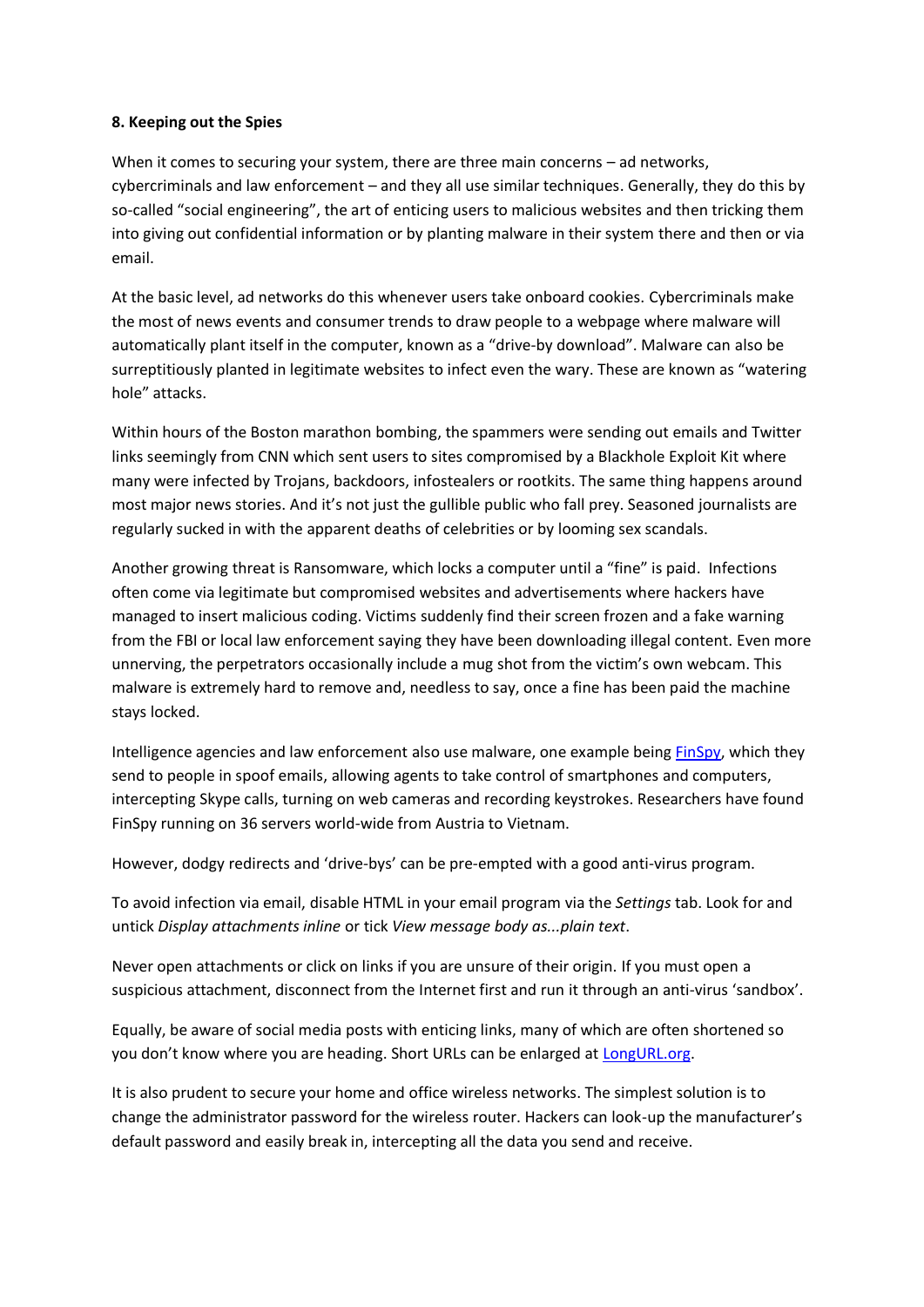When choosing a password, select a memorable phrase rather than an actual word that can be found in a dictionary. For example, I Like Lots Of Vinegar On My Fish And Chips can be written as ILLOVOMFAC. You could add to this numbers and non-alphanumeric characters and a mix of upper and lower case.

Use a combination of standalone security software with one firewall, one or two [anti-virus](http://www.pcmag.com/article2/0,2817,2372364,00.asp) programs, and one or two [anti-spyware](http://anti-spyware-review.toptenreviews.com/) programs. Also consider using dedicated [anti-Trojan](http://www.wilderssecurity.com/forumdisplay.php?f=33) software. Avoid running them all in 'real-time' to avoid software conflicts and, instead, regularly scan your computer and update frequently.

# <span id="page-27-0"></span>**Recommended Free Programs**

As a rule, free, open-source software is preferable to the paid-for variety because developers and others can have a good look inside for backdoors and other things that should not be there.

- [Comodo Personal Firewall](http://personalfirewall.comodo.com/) free and paid-for versions of combined anti-virus and firewall programs. The firewall application uses Cloud-based data to analyze new programs and prevent attacks. It protects against viruses, Trojans, worms, hacker attacks and other threats.
- Lavasoft'[s Ad-Aware](http://www.lavasoft.com/) free and paid-for versions. Provides core protection against Internet threats. Featuring real-time anti-malware protection, advanced Genocode detection technology, rootkit protection and scheduler.
- [Spybot Search and Destroy](http://www.safer-networking.org/index2.html) free, fully functioning privacy and anti-malware software. Immunize feature blocks a range of uninvited web-borne infections before they reach your computer. Also includes Hosts File which blocks adware servers from your computer and System Startup which lets you review which apps load when you start your computer. A shredder is also included.
- AVG [Anti Rootkit](http://avg-anti-rootkit.en.softonic.com/) removes Rootkits, a malicious program somewhere between a virus and Trojan horse which opens your computer to external attack.
- [Crap Cleaner](http://www.evonsoft.com/crap-cleaner.htm) free system-optimization tool. It removes unused and temporary files, allowing the computer to run faster and more efficiently with more hard-disk space. The application cleans traces left by Windows, Internet Explorer and third-party applications.
- [Avast Free Antivirus](http://www.avast.com/) full-featured software with the same antivirus and anti-spyware scanning engine used in Avast's premium products.
- [AVG Anti-Virus Free Edition](http://free.avg.com/) probably best of the bunch when it comes to free anti-virus software.

With all these programs, be sure to check the *Settings* and turn off *automatic updating*. Manually update at regular intervals.

# <span id="page-27-1"></span>**Cleaning Up**

The [Heidi Eraser](http://eraser.heidi.ie/) is freeware that allows you to completely remove sensitive data from a Windows hard drive by overwriting it several times with carefully selected patterns. The *Erase Secure Move*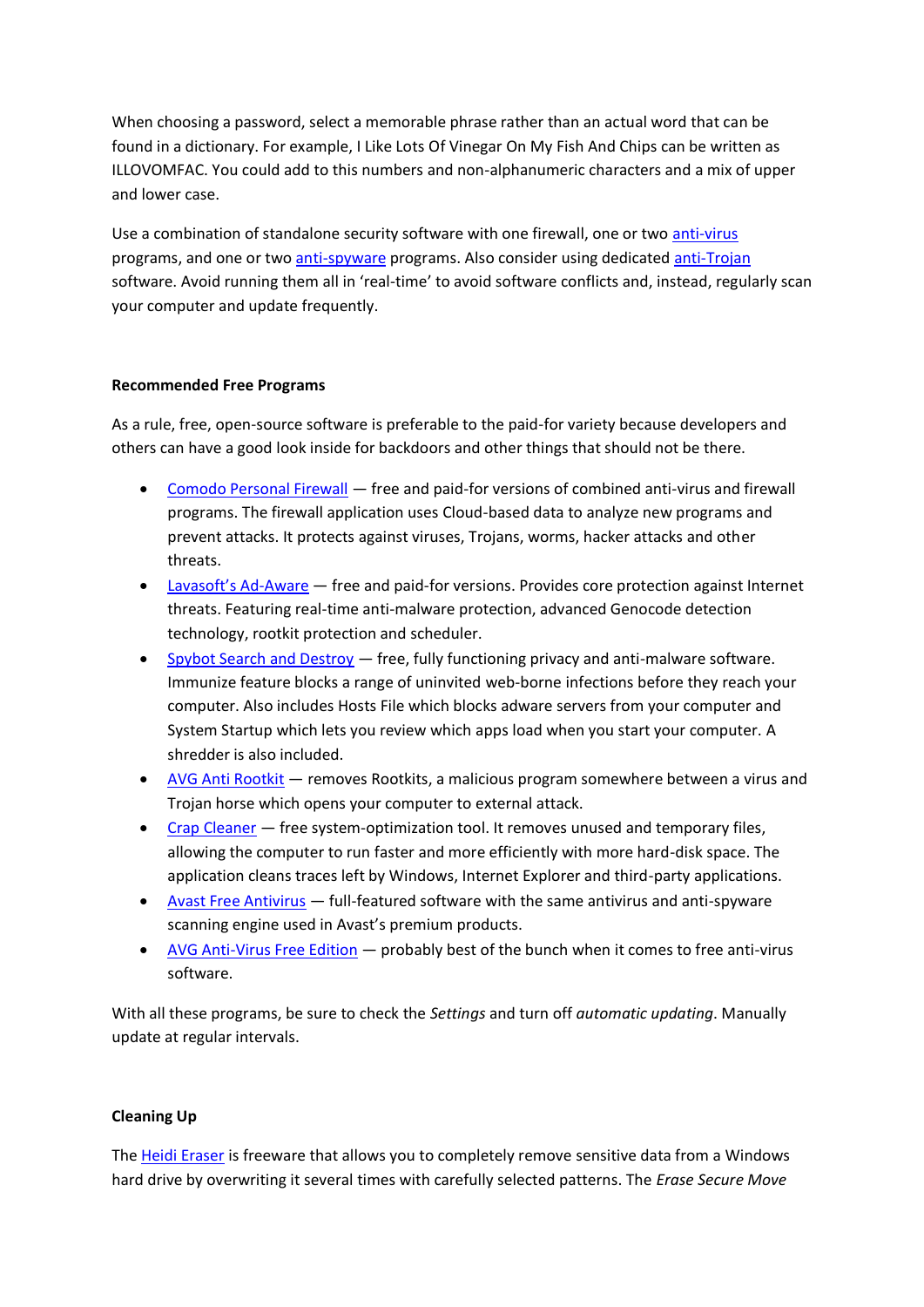feature erases all traces after you move files from one place to another. Eraser can also be set to erase the Windows *pagefile* on *shutdown/restart* and it has the option of being added to your context menu, so when you right-click a file you can select *Erase*.

# <span id="page-28-0"></span>**Erasing History**

To erase your tracks in one go consider dedicated cleaning software like [CCleaner.](http://www.piriform.com/ccleaner) When choosing shredder software, select one that gives you the option to specify the number of times data is overwritten. A minimum of three 'passes' is recommended.

# <span id="page-28-1"></span>**Alternative Software**

Microsoft's own software leaks like a sieve and is best replaced with the open source variety. Avoid using Office, Outlook, Internet Explorer, and Windows Media Player as they collaborate with each other.

- Use [Open Office Suite](http://www.openoffice.org/) instead of MS Office (Word, Excel, etc). Always disable *auto-save* in the program options.
- Use [VLC Media Player](http://www.videolan.org/) instead of Windows Media Player.
- Use [Foxit PDF Reader](http://www.foxitsoftware.com/pdf/reader_2/down_reader.htm) instead of Adobe Acrobat Reader. Be sure to tick *Enable Safe Reading Mode*. And untick *Restore Last View Setting when Reopenin*g.

# **Share the Knowledge**

\*

# <span id="page-28-2"></span>**All journalists in the 21st century should be awake to the dangers of the digital world.**

Please recommend ['Deep Web for Journalists: Comms, Counter](http://www.deepwebguides.com/html/deep_web_for_journalists.html)-Surveillance, Search' to a fellow journalist or download the unabridged edition containing additional chapters on Secure Anonymous Blogging, other Hidden Networks, etc, and Deep Search – mining the archives and databases of the Deep Web.

*"Compelling reading for all journalists" – Jim Boumelha, President, International Federation of Journalists*